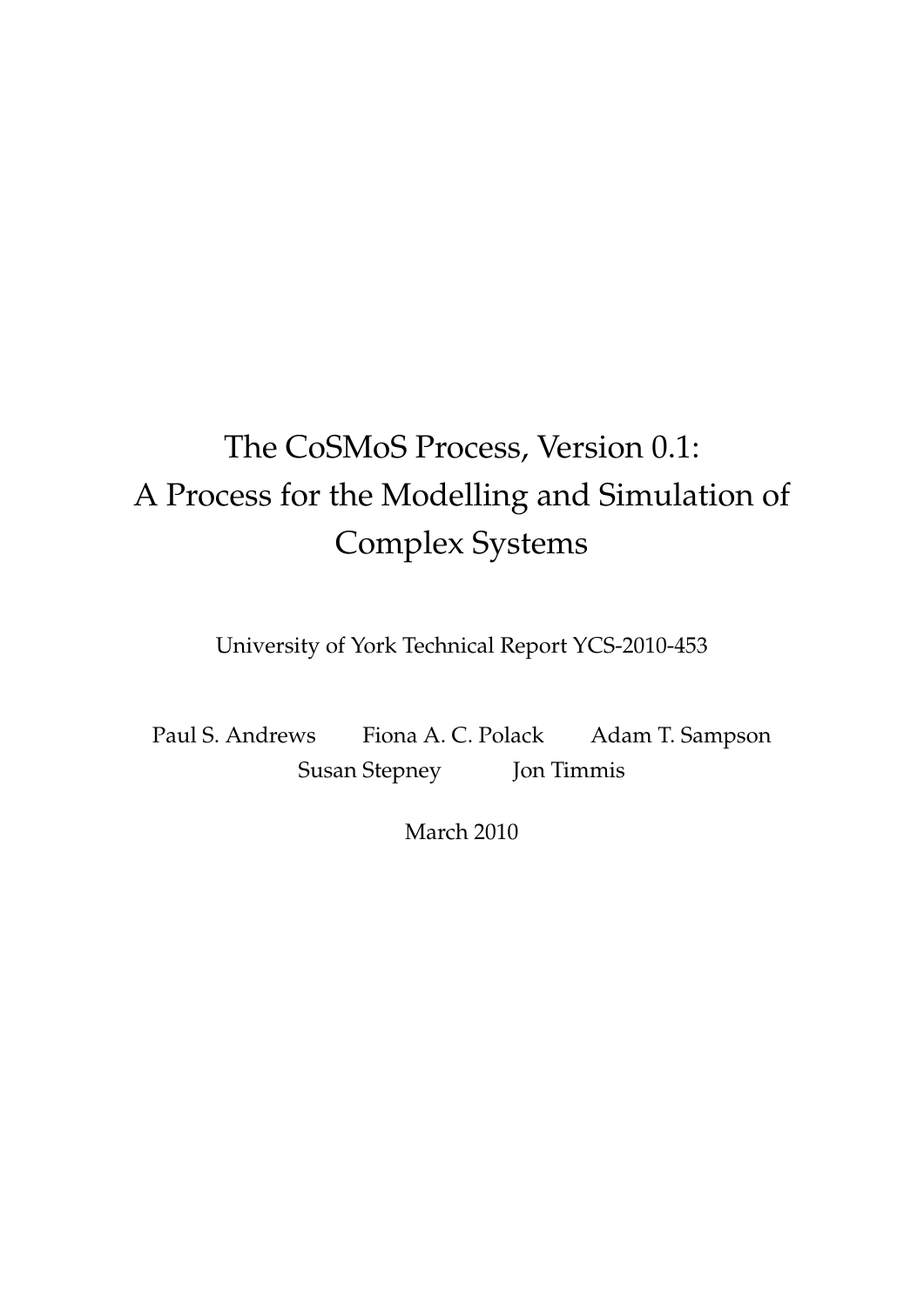# **Contents**

| $\mathbf{1}$   | Introduction<br>$\overline{\mathbf{4}}$ |        |                                        |    |  |  |  |  |
|----------------|-----------------------------------------|--------|----------------------------------------|----|--|--|--|--|
|                | 1.1                                     |        | The What and Why of the CoSMoS Process | 5  |  |  |  |  |
|                | 1.2                                     |        |                                        | 6  |  |  |  |  |
|                | 1.3                                     |        | 8                                      |    |  |  |  |  |
|                | 1.4                                     |        |                                        | 9  |  |  |  |  |
|                |                                         | 1.4.1  |                                        | 10 |  |  |  |  |
| $\overline{2}$ | <b>CoSMoS Process Concepts</b><br>12    |        |                                        |    |  |  |  |  |
|                | 2.1                                     |        |                                        | 13 |  |  |  |  |
|                | 2.2                                     | Phases |                                        | 17 |  |  |  |  |
|                |                                         | 2.2.1  |                                        | 17 |  |  |  |  |
|                |                                         | 2.2.2  |                                        | 18 |  |  |  |  |
|                |                                         | 2.2.3  |                                        | 19 |  |  |  |  |
|                | 2.3                                     |        |                                        | 20 |  |  |  |  |
|                |                                         | 2.3.1  |                                        | 21 |  |  |  |  |
|                |                                         | 2.3.2  |                                        | 21 |  |  |  |  |
|                |                                         | 2.3.3  |                                        | 23 |  |  |  |  |
|                |                                         | 2.3.4  |                                        | 24 |  |  |  |  |
|                |                                         | 2.3.5  |                                        | 24 |  |  |  |  |
|                | 2.4                                     |        |                                        | 25 |  |  |  |  |
|                |                                         | 2.4.1  |                                        | 25 |  |  |  |  |
|                |                                         | 2.4.2  |                                        | 25 |  |  |  |  |
|                |                                         | 2.4.3  |                                        | 26 |  |  |  |  |
|                |                                         | 2.4.4  |                                        | 26 |  |  |  |  |
|                |                                         | 2.4.5  |                                        | 27 |  |  |  |  |
|                |                                         | 2.4.6  |                                        | 27 |  |  |  |  |
|                | 2.5                                     | Roles  |                                        | 27 |  |  |  |  |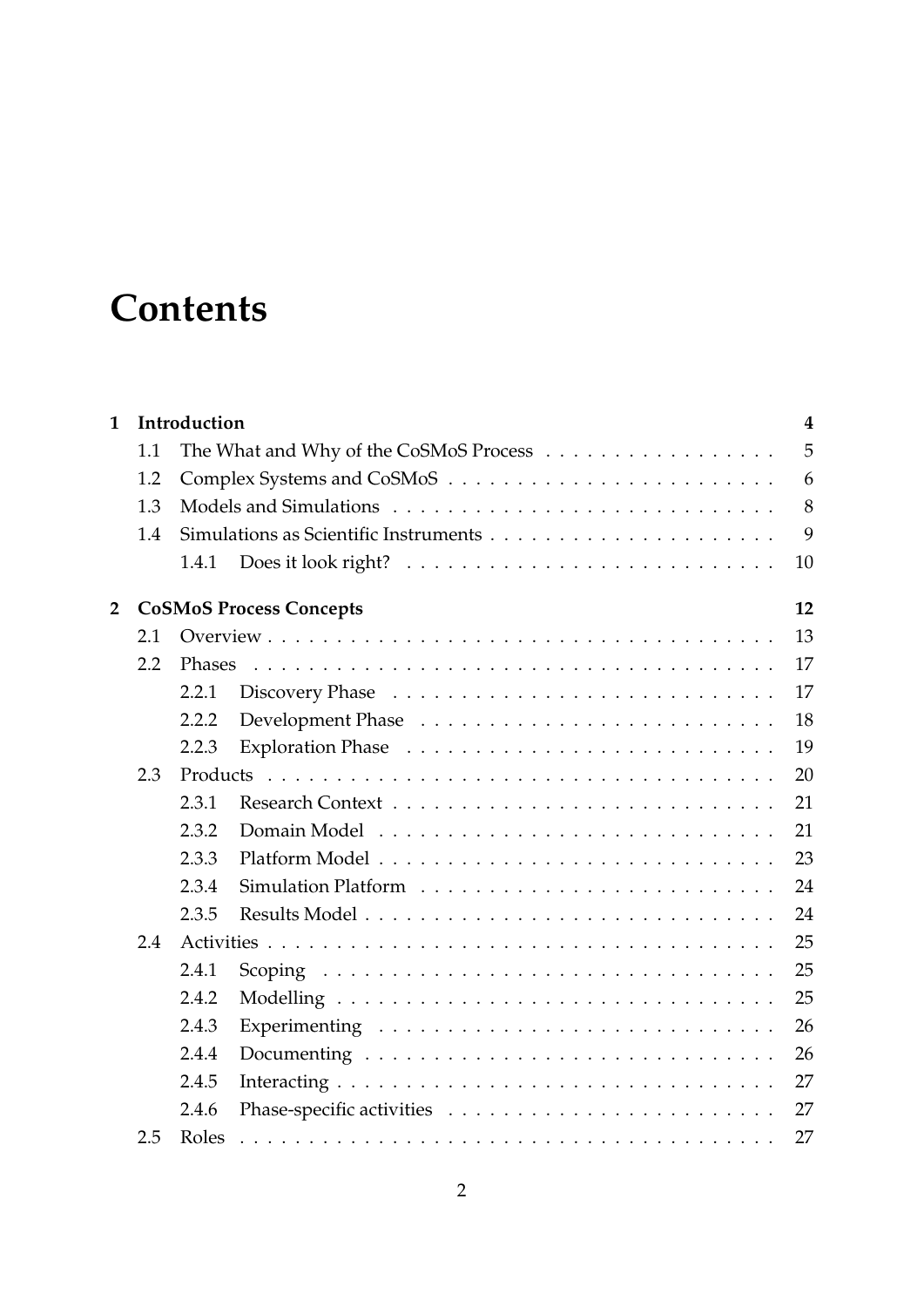| 3 | <b>Phases and Activities</b> |       |                                                  |    |  |  |  |
|---|------------------------------|-------|--------------------------------------------------|----|--|--|--|
|   | 3.1                          |       |                                                  |    |  |  |  |
|   |                              | 3.1.1 |                                                  | 29 |  |  |  |
|   |                              | 3.1.2 |                                                  | 31 |  |  |  |
|   |                              | 3.1.3 |                                                  | 32 |  |  |  |
|   |                              |       |                                                  | 33 |  |  |  |
|   |                              | 3.2.1 | Platform Implementation: phase specific activity | 34 |  |  |  |
|   |                              | 3.2.2 |                                                  | 34 |  |  |  |
|   |                              | 3.2.3 |                                                  | 35 |  |  |  |
|   |                              | 3.2.4 | Activity: Experimenting (for calibration)        | 36 |  |  |  |
|   | 3.3                          |       |                                                  | 36 |  |  |  |
| 4 | <b>Concluding comments</b>   |       |                                                  |    |  |  |  |
|   | <b>References</b>            |       |                                                  |    |  |  |  |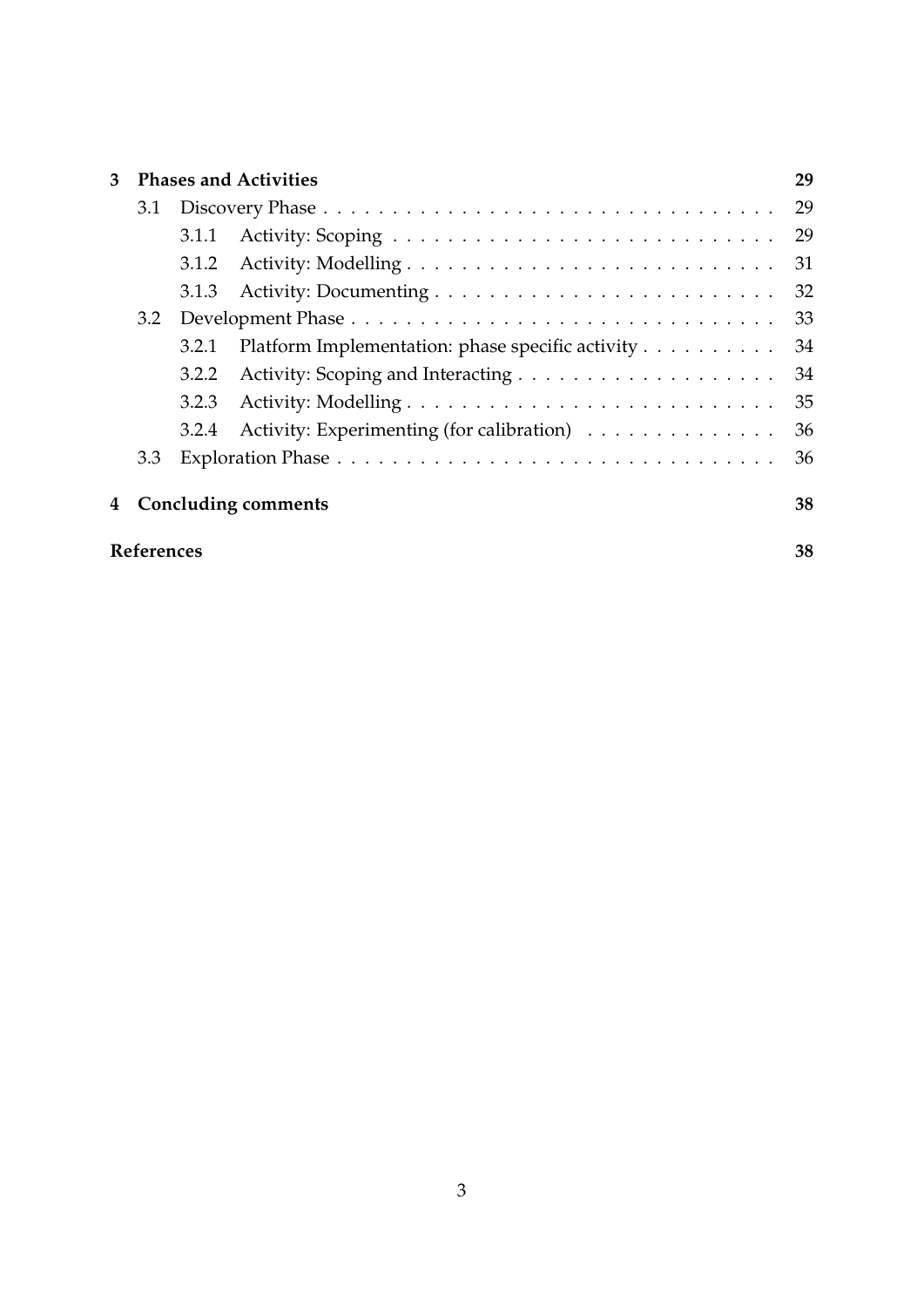# **Chapter 1**

# **Introduction**

The CoSMoS project<sup>1</sup> aims to build capacity in generic modelling tools and simulation techniques for complex systems, to support the modelling and analysis of complex systems, and to help design and validate complex systems.

This report summarises the achievements of the project to date (March 2010) in developing a generic process for complex system simulation, providing guidelines and techniques that enable the construction and exploration of simulations for the purpose of scientific research. The CoSMoS process is necessarily an interdisciplinary endeavour between scientists who study a particular domain, and engineers/developers who construct simulations to enable the study of that domain. Together, both the scientists and engineers are involved in open-ended scientific research; the simulations are used as a tool to elaborate and explore science in a wider context.

It is inevitable in a report such as this that the description appears prescriptive. However, the overriding CoSMoS philosophy is flexibility. Subsequent reports will consider how the process has been applied to the project simulation exercises, and will better demonstrate the adaptability of the process. A brief summary of the current scientific case studies can be found in [10]. These examples use the evolving process, contribute to the evolution, and demonstrate how the general process can be tailored.

Chapter 1 of this report presents aspects of the background and motivation for CoS-MoS, drawing on various published papers. Chapter 2 outlines the CoSMoS process, in terms of phases, products, activities and roles. This defines the terminology of CoS-MoS development, identifying generic and phase-specific aspects. Chapter 3 considers how the activities might relate to the phases of the CoSMoS process, highlighting the core aspects of the CoSMoS process and the things that are optional.

<sup>1</sup>EPSRC grants EP/E053505/1 and EP/E049419/1, www.cosmos-research.org, 2007-2011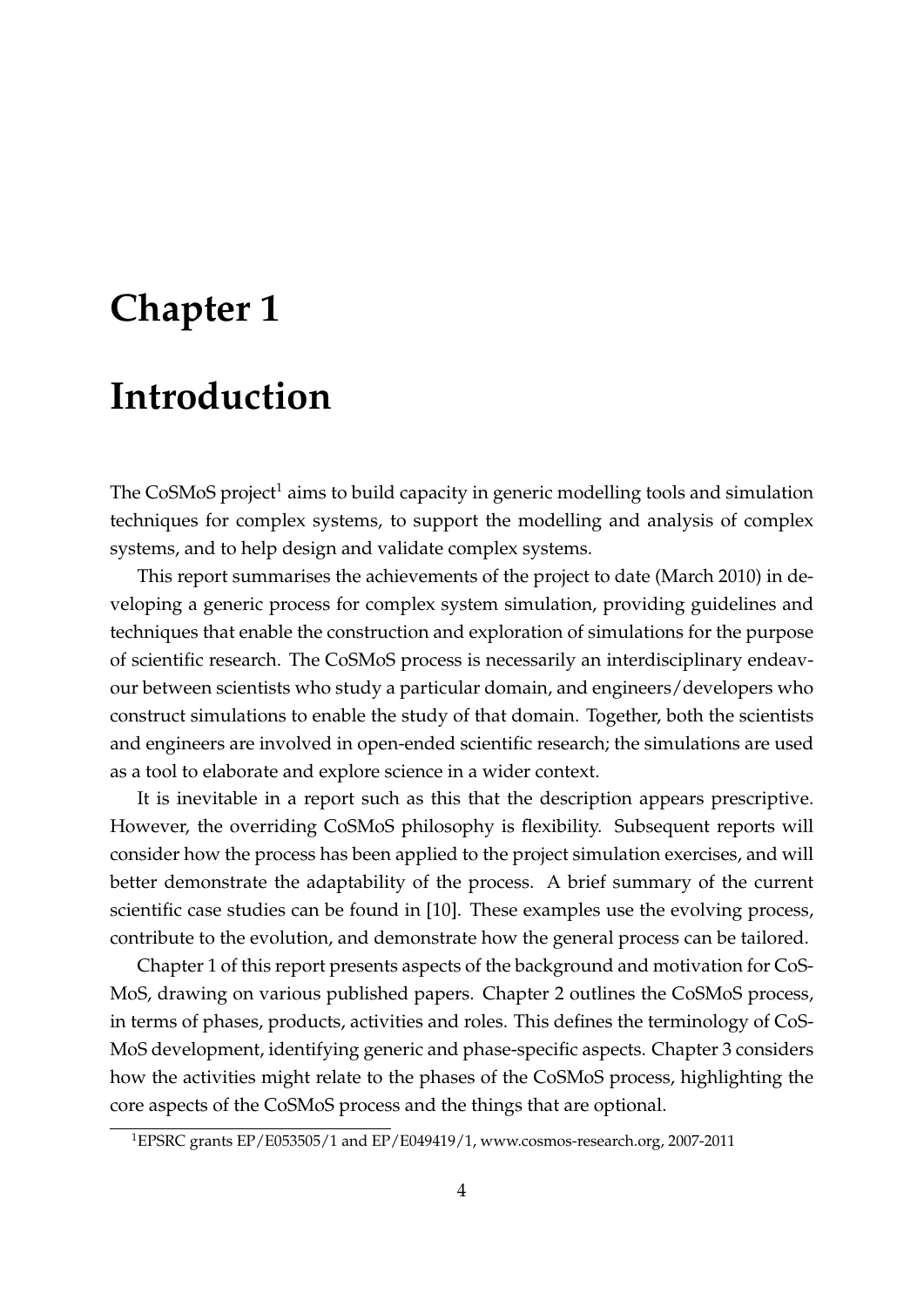### **1.1 The What and Why of the CoSMoS Process**

The CoSMoS project is looking at two uses of simulation. The first is in support of scientific research. The second is the engineering use of simulation, specifically in the development of swarm robotics. The process of developing these simulations differs in detail and emphasis, though the underlying guidelines and philosophy are the same. Most of this report is written in relation to the scientific simulations.

A process is a way of doing something: it is a structured set of tasks to achieve one or more goals. The CoSMoS process will consist of a set of generic structuring concepts, a pattern library for applying these concepts, the philosophy behind working with complex systems simulation, and examples of the application of the process. It will incorporate all the advice and structure we provide in this document to aid the construction of complex system simulations. The process for engineering scientific simulations is being extracted from a series of case-studies, developed with scientists from a broad range of disciplines (immunology, ecology, and, more recently, sociology), see [10]. Here we focus on introducing a rationale for our approach plus the generic structuring elements of the CoSMoS process.

We emphasise that the CoSMoS process is a flexible approach [10], adaptable both to a variety of simulation problems and to changing circumstances during simulator construction and use. The application of the CoSMoS process in any context should be tailored to suit the criticality and intended impact of the underlying research (or engineering) project.

It has been noted by authors such as Humphreys [5] that many areas of contemporary science are now driven by computational methods, and as a consequence the development of these methods has, or needs to, assume a new direction. A common computational method, with widespread use across numerous disciplines is, *computer simulation*. To our knowledge, little work exists that provide guidelines on how best to develop and use simulations of complex scientific systems. It is this hole that the CoSMoS process attempts to fill.

Computer simulation is a potentially valuable tool in many areas of scientific enquiry. In relation to scientific exploration, CoSMoS is addressing the engineering of simulations to support theory exploration, hypothesis generation, and design of realworld experimentation. Our approach focuses on agent-based simulations in which the agents of a system are directly modelled as computational processes, allowing complex behaviours to emerge naturally from interactions in a simulated environment.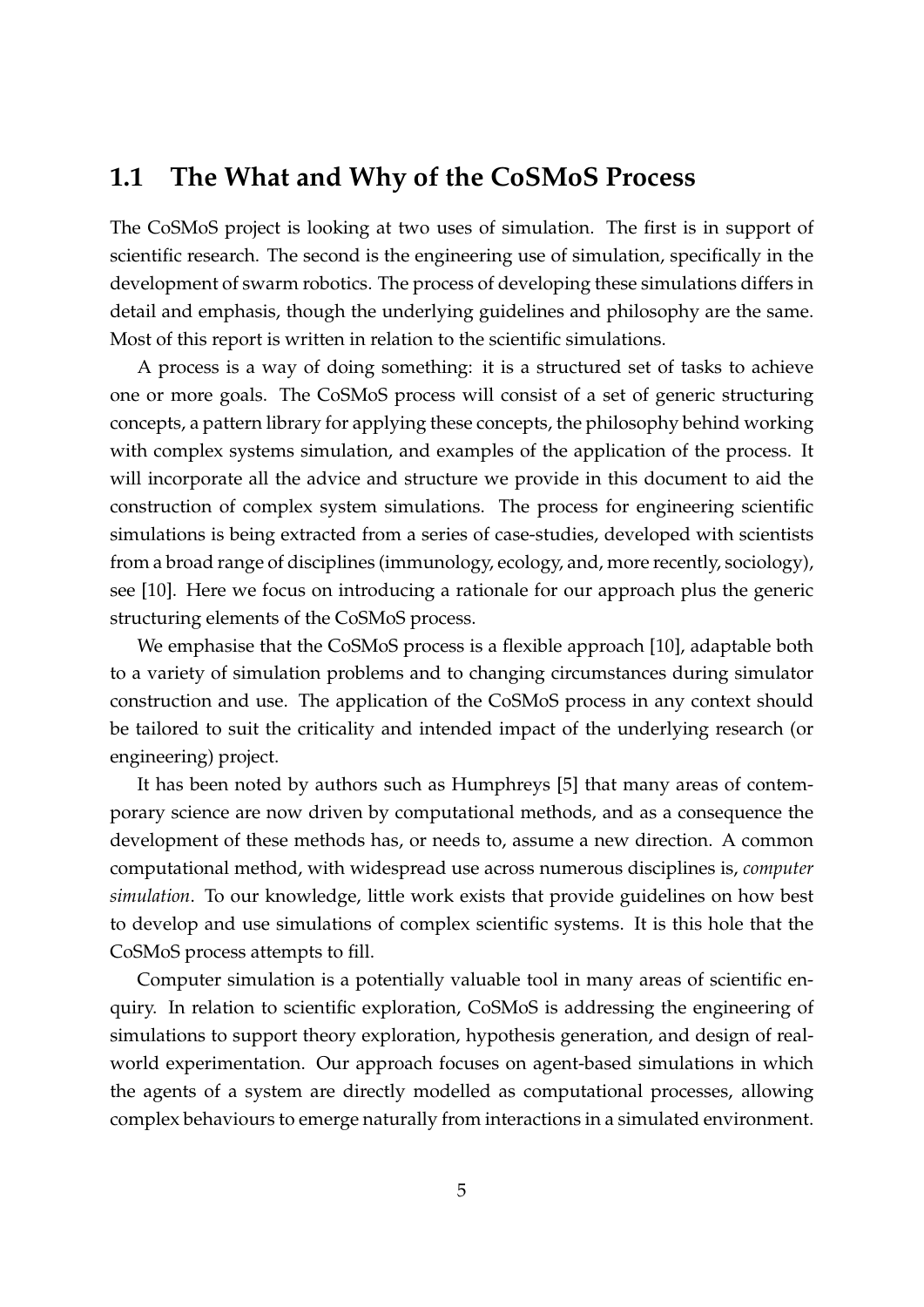However, we believe that our findings are applicable to other simulation approaches; see [13] for more details.

We study complex systems both as a means to understand the world around us and to apply this understanding to solve problems. When we study a system, we naturally model our understanding of that system. In many cases this model is informal – a mental model that may get represented as a block of text. The model makes many implicit assumptions that may be difficult to fully justify<sup>2</sup>.

In terms of exploring complex systems through simulation (the purpose of the CoS-MoS process), a traditional scientific approach is augmented by engineering an artefact (the simulation) that can contribute to the understanding of the system of study. In building simulations we add an extra layer of complexity, in trying to represent our system understanding in an explicit and implementable form. To have confidence that the simulation can actually tell us something about the real domain we must be principled and make explicit where the engineered system has come from. The CoSMoS process aims to achieve a principled approach, involving explicit models and phases that support close interaction of domain scientists and simulation engineers. The simulation is thus exposed to review and challenge, and presents scientifically-reproducible work.

## **1.2 Complex Systems and CoSMoS**

Simulation is "the technique of imitating the behaviour of some situation or process (whether economic, military, mechanical, etc.) by means of a suitably analogous situation or apparatus, esp. for the purpose of study or personnel training"<sup>3</sup>. Complex systems simulation can be realised in software (constructing a computer simulator) or in hardware (for example, using robots).

*Complex system* has many definitions. The CoSMoS process is aimed at systems that are complex in the sense of having elaborate behaviour at a high level that is the consequence of many simple behaviours at a lower level. The high-level behaviour cannot be deduced as a simple combination of low-level behaviours. Components of the complex system interact with and through an environment. The components and the environment are thus critical elements of the simulations (see [12, 11]).

<sup>&</sup>lt;sup>2</sup>We consider an assumption as any kind of abstraction, simplification, axiom, idealisation or approximation made, whilst asking scientific questions or engaging in engineering.

<sup>3</sup>Oxford English Dictionary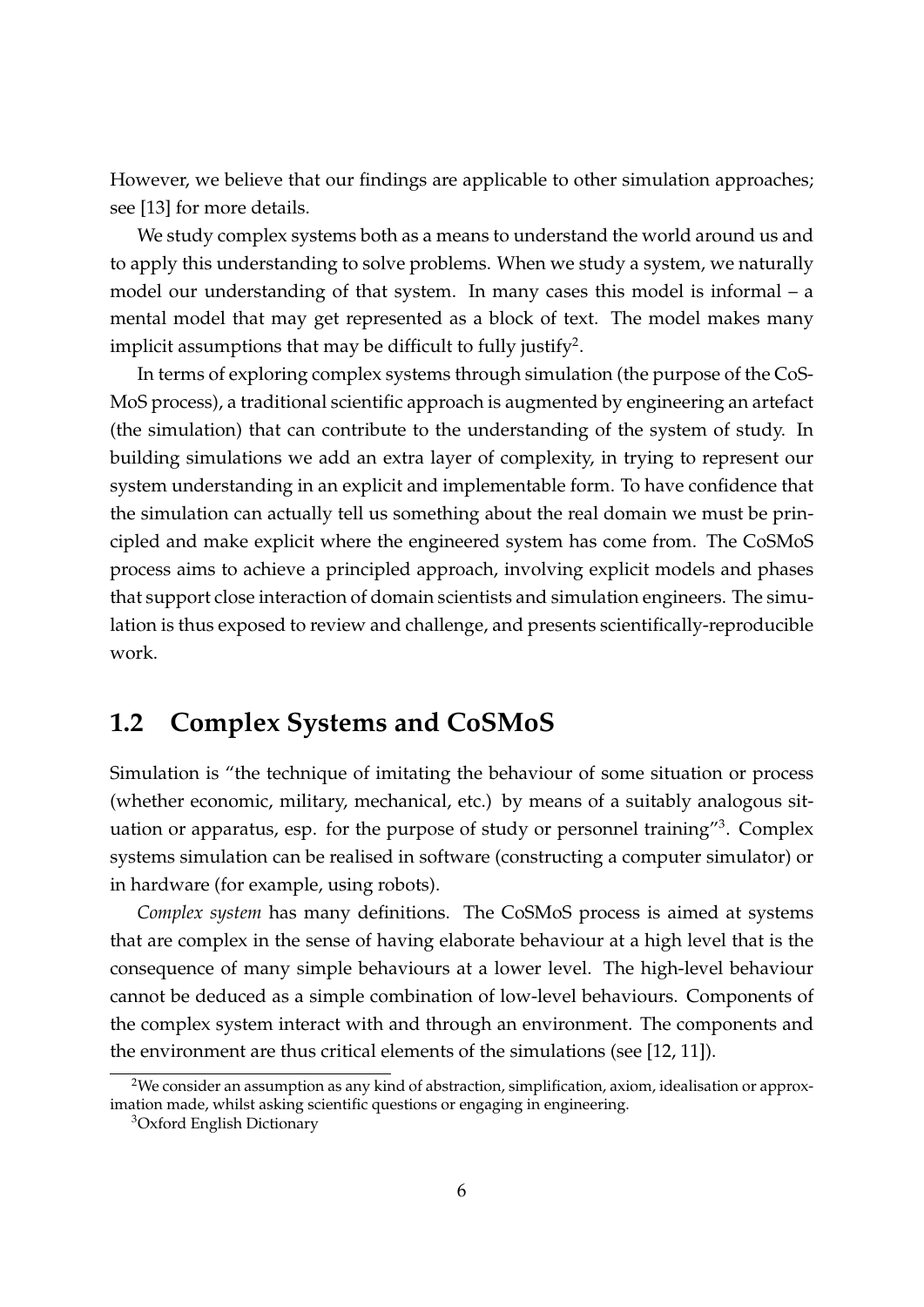The CoSMoS process can be used for:

- 1. Exploring, understanding, or describing complex (often non-intuitive) system behaviours;
- 2. Engineering complex behaviours in simulation.

The second use, engineering of complex behaviours, necessarily requires understanding of complex behaviours (the first use). A challenge for developers is how and when to obtain the necessary understanding. Ongoing work on the CoSMoS process will be addressing this in part, through capturing patterns of complexity and ways of developing the systems that display complexity. A body of work on understanding complex systems would thus be (one of) the domains of an instantiation of the CoSMoS process focusing on the engineering purpose, above.

The two uses of the CoSMoS process can be elaborated by considering scenarios in which each would be applicable:

- 1. Understanding complex systems behaviours:
	- (a) Simulating real-world complex phenomena e.g. from biology, chemistry, physics, sociology.
	- (b) Simulating complex systems "themes": looking at general properties or emergent characteristics of complex systems that transcend subject categorisation. For example, complex behaviours such as swarming, flocking, schooling; behaviours driven by environmental resource acquisition and exploitation.
- 2. Engineering complex behaviours:
	- (a) Engineering a simulation to explore algorithms that rely on complexity. For example, the CoSMoS process could be applied to engineering a simulation of a bio-inspired algorithm such as an artificial immune system in the context of its application area. This would explore the potential behaviours of the application, and possibly provide bootstrapping for the artificial immune system (see [8, 9] for an approach influenced by, but independent of, CoSMoS).
	- (b) Engineering a complex system, such as a swarm robotics system, that can manifest complex behaviours analogous to those observed in natural complex domains.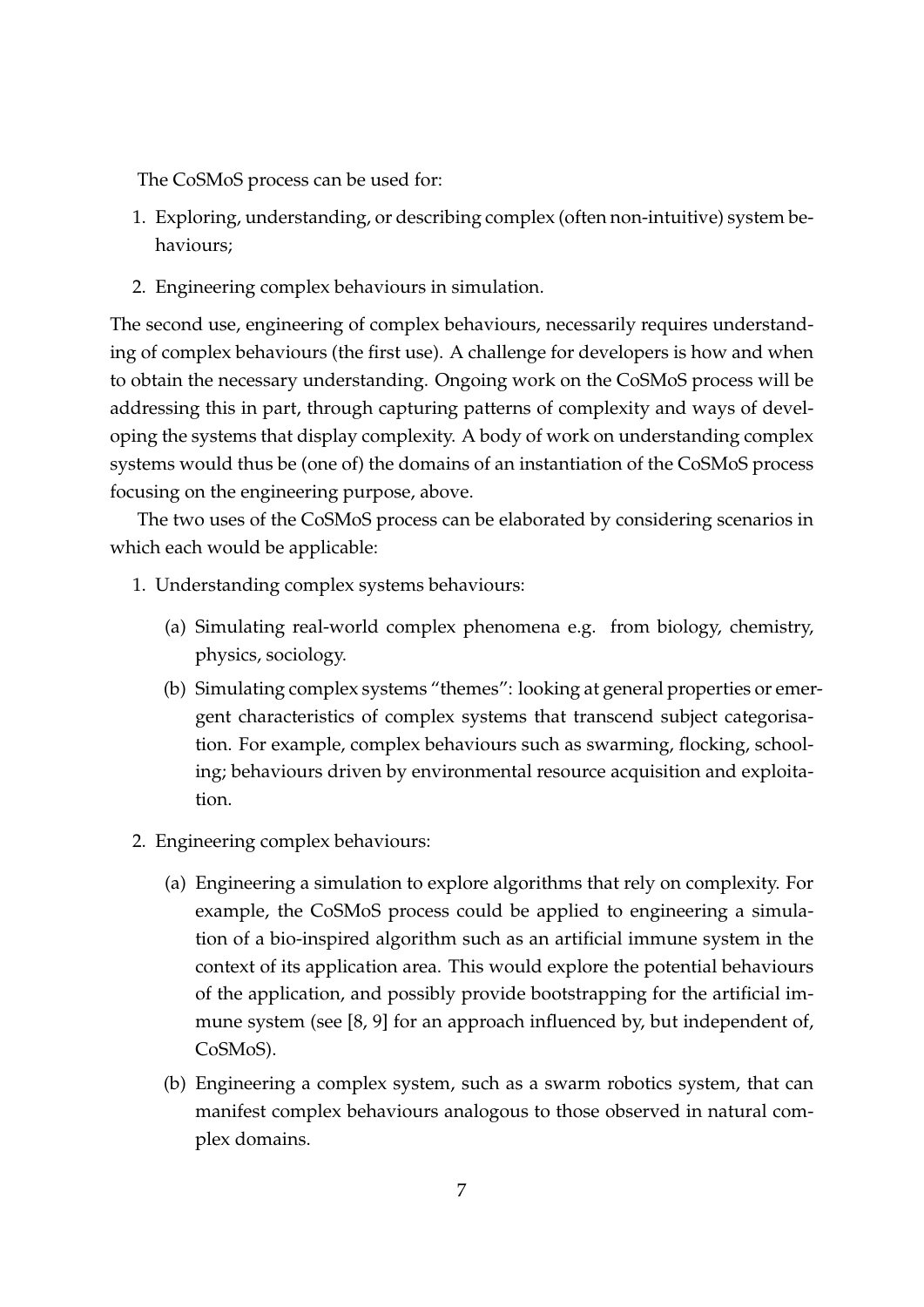### **1.3 Models and Simulations**

A *model* is an abstraction that is made to aid understanding or description of something. Polack et al [13] (like Jackson [6]) identify two orthogonal modelling goals with respect to complex systems: description and definition: "For a complex emergent system, a descriptive model might capture aspects of the observed high-level behaviour; in modelling natural systems, scientists use models to capture what they observe. A definitional model is more typical of conventional engineering – it expresses required characteristics of a system at an appropriate level of abstraction. A definitional model can be refined, translated and analysed, to improve understanding of system characteristics, and, in engineering, to support construction of an artificial system."[13]. The following is a summary of the review of modelling and simulation in [13], focusing on requirements for modelling complex systems. It is included here as it encompasses much of the motivation for CoSMoS.

To model a complex system, the model (or simulation) must capture structures within and among components; protocols for communication among components; and potential state changes. A simulation models system dynamics, but conventional model views are static. For example, diagrams may capture the state of a system or prescribe possible histories of a system. We also need to understand the layered processes that determine a particular complex system, and this is a motivation for simulation using agents: such models can express the characteristics of multiple instances of low-level systems, and may reveal emergent characteristics at the high level; they can represent the context of systems, in terms of space, time and relevant environmental features. Modelling requires clarity: models might express characteristics of the domain (the natural system that is being simulated) or characteristics of the engineering design, or aspects of the implementation, but each such (set of) models needs to be for one explicit purpose. There is a need to understand and express correspondence between the different sorts of model (see [13]).

The considerations noted so far are well known in engineering and have been used in complex system simulation work (see [15, 2, 16]). CoSMoS is also concerned with issues relating to dimensionality and scale, and patterns are being developed to address these.

Other motivations for the CoSMoS approach relate to more-generally desirable features of models. Of these, modifiability is essential, both in design and execution: "It is highly desirable that modifications in one view or instance of a model are reflected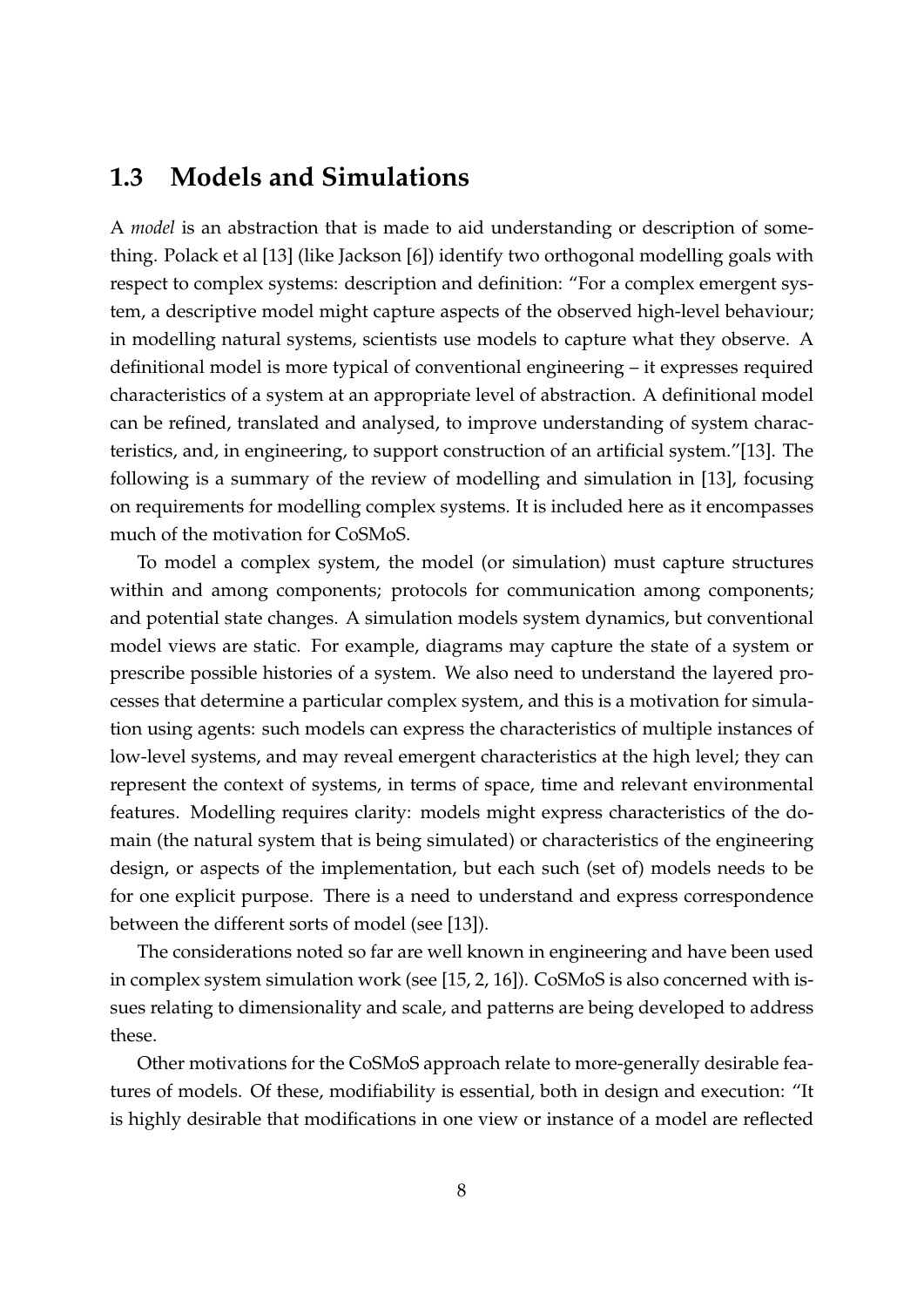(automatically) in other views. In all areas, modification is used to adjust models to meet some external criteria (e.g. realism, customer requirements, etc). In engineering, modification also means *translation* from an abstract model to an implementation level, or between notations that are in some sense equivalent. The problems of consistency under modification have challenged designers for many years, and are exacerbated by inconsistent or non-integrated modelling tools and ill-defined notations."[13].

In the CoSMoS process, much of the engineering effort is undertaken to support modifiability, i.e. constructing a simulation platform that is modified according to current requirements. A working assumption in all the phases (chapter 2) is that a simulation platform is required, through which a series of simulations can be instantiated and run. This is essential in the scientific-research context, where CoSMoS provides a platform for *in silico* experimentation: we are explicitly not interested in one-off throwaway simulations. Similarly, in the engineering context (the second use of CoSMoS outlined in section 1.2), the issue of understanding as a prerequisite of engineering complex behaviours is likely to require iterated simulation.

### **1.4 Simulations as Scientific Instruments**

Humphreys [5] identifies three ways in which scientific instruments enhance the range of our natural human abilities:

- **Extrapolation** : the extension of an existing modality. For example, vision is extended via a microscope.
- **Conversion** : the conversion of a feature from one mode to another. For example, a visual display on a sonar device. Conversion is often used in conjunction with extrapolation and augmentation.
- **Augmentation** : accessing features of the world that we are not naturally equipped to detect in their original form. Examples include the detection of magnetism, elementary particle spin etc.

The three enhancements represent a spectrum as shown in Figure 1.1.

Simulation is an example of a scientific instrument that extends human abilities. In moving down the spectrum from extrapolation to augmentation, the link to reality (which we refer to as the *domain*) becomes more tenuous or abstract. Equally, the (implied or explicit) *model* of reality plays an increasingly important role in understanding the outputs of the scientific instrument.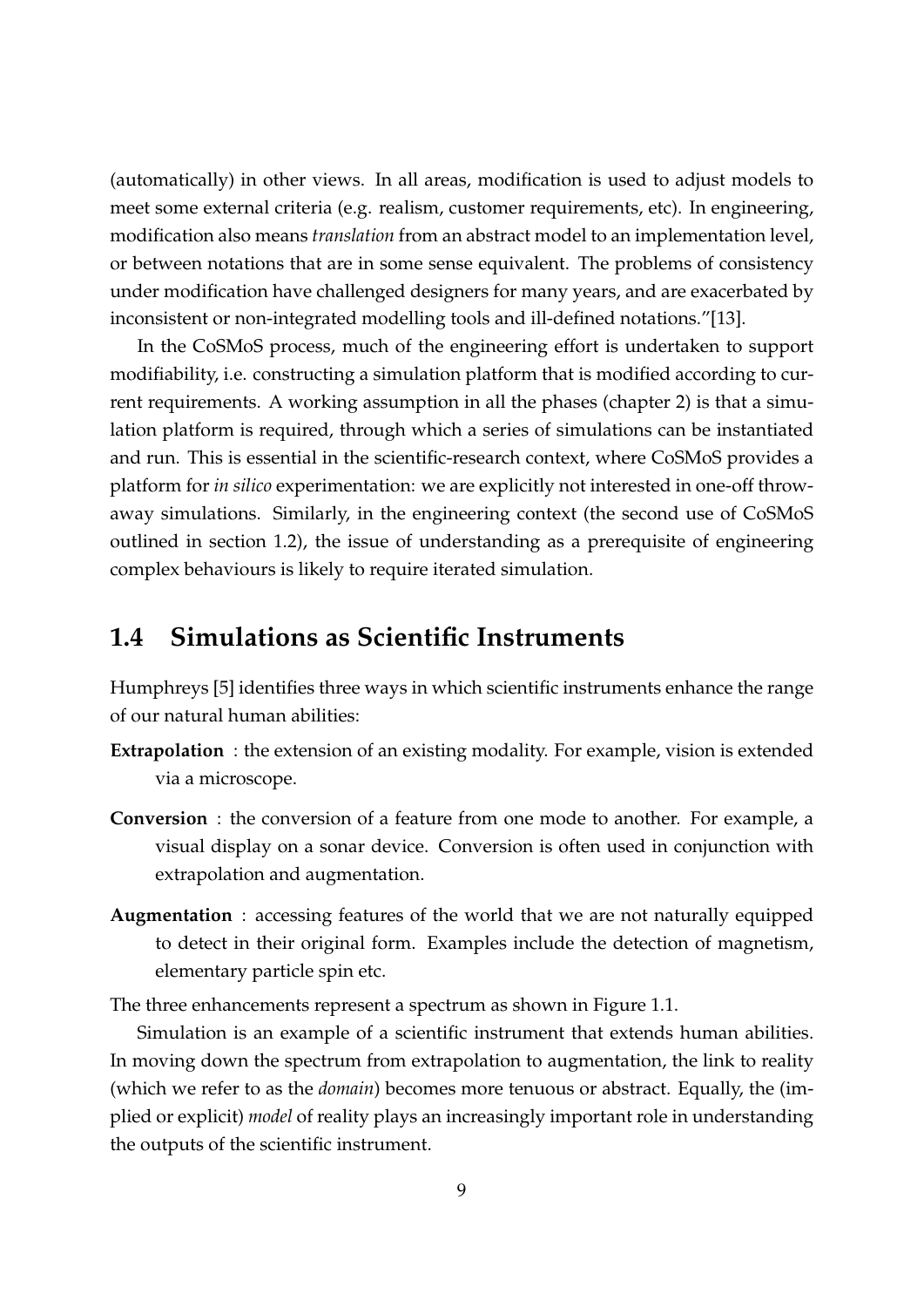

Figure 1.1: Illustration of how scientific instruments enhance the scientist's innate abilities. Arrow denotes an observation.

An important relationship between an instrument and the thing it attempts to measure is the inputs which the instrument receives. An instrument such as a microscope takes a direct physical input and extrapolates accordingly. Again, the relationship becomes more complicated down the spectrum. For an NMR machine, there is a property of the real domain that is under constant measurement, but this is interpreted via a mathematical model. For simulation, the properties of the real domain are often estimated or abstracted: the environment, the input parameters, the number of layers and the forms of interaction are necessarily simplified. This puts a significant responsibility on the modelling – without a principled approach to development, the results of a simulation cannot be interpreted in any meaningful way.

#### **1.4.1 Does it look right?**

People are often unwilling to accept the output of instruments. Some of the reasons for this are:

- 1. They do not know how to use the technology;
- 2. They do not understand how the technology works;
- 3. They do understand how the technology works but do not believe the instrument is doing the right thing, i.e. they think that it is built on incorrect abstractions;
- 4. They do not appreciate how the outputs of the instrument relate back to the domain (reality): a technical novice may accept, use, or engage with an instrument if it looks like the system it is simulating; inhibitors to use include working at the wrong level of abstraction for the domain experts and failure to use domain language;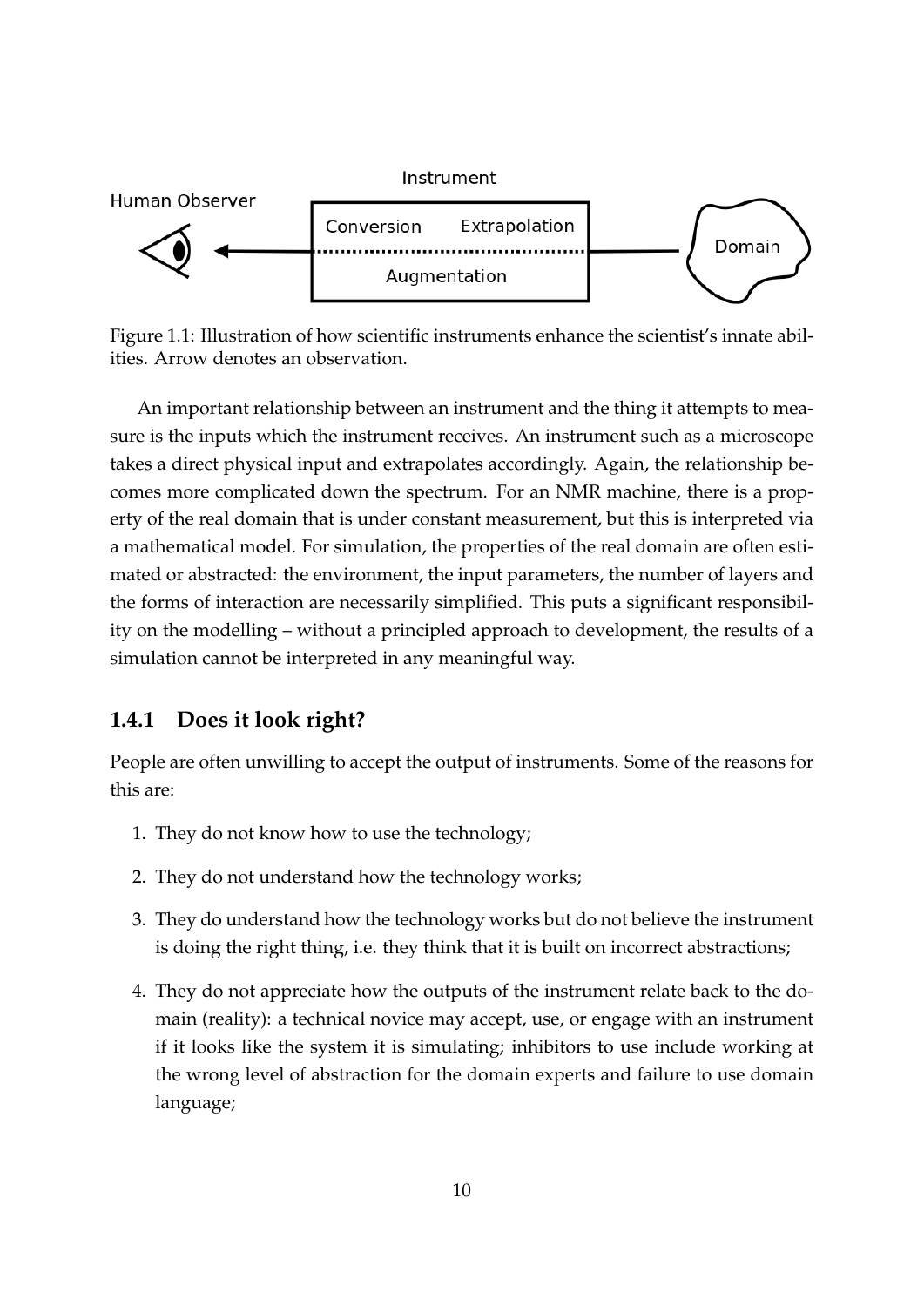5. The research culture as a whole does not accept the use of the instrument, i.e. it is not a standard technique, and others have some of the above reservations.

As people who develop such instruments, we need to be aware of the above, and make these instruments as accessible as possible without trying to deceive (i.e. do not make it look like the system if that is not in fact how it is working). The CoSMoS process is addressing the issue of trust in science and simulation for science by seeking to support the collection of evidence and the presentation of validation (see [10]).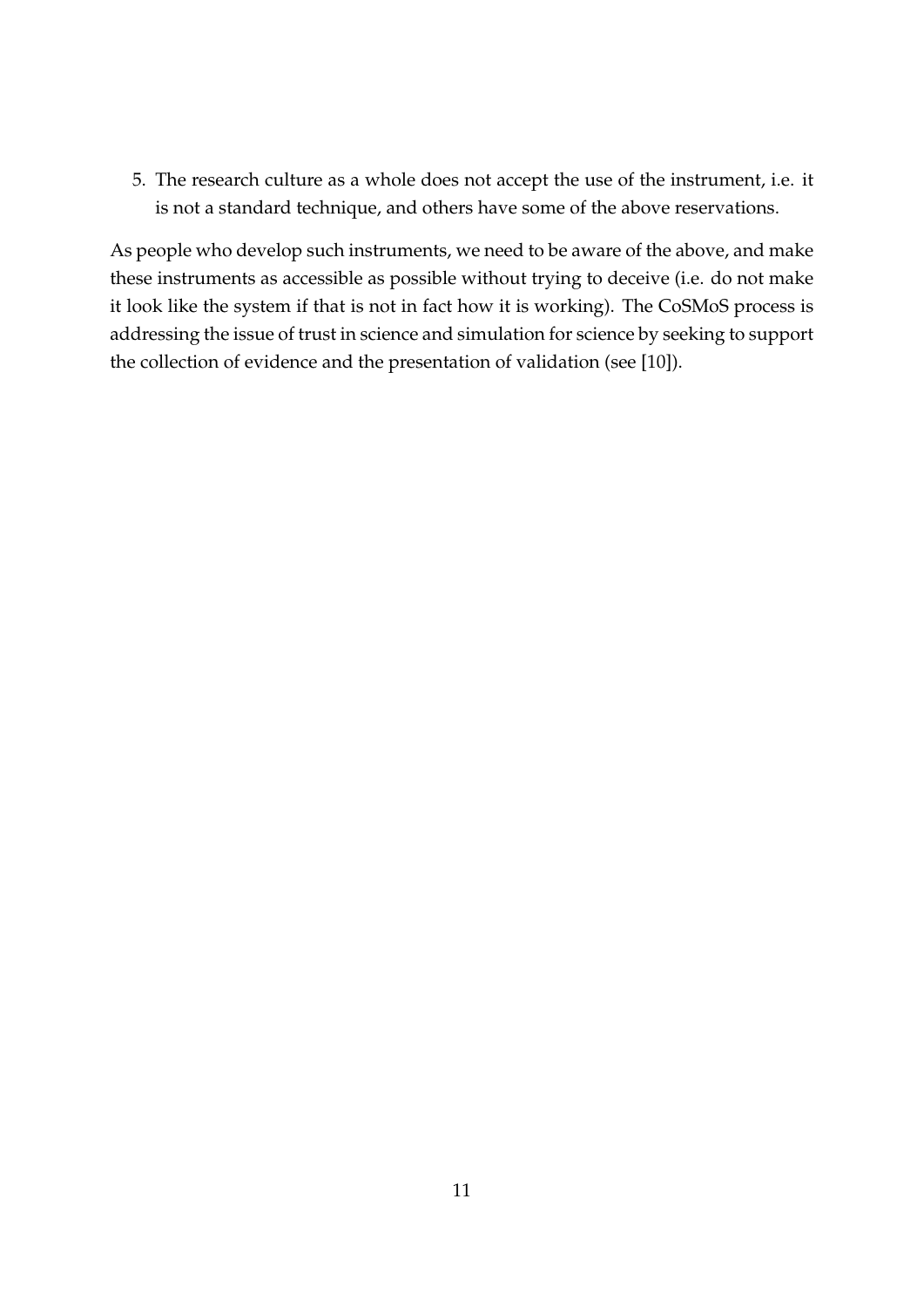# **Chapter 2**

# **CoSMoS Process Concepts**

This chapter outlines the main elements of the CoSMoS process, in terms of phases, products, activities and roles. This defines the terminology of CoSMoS development. The ways in which these concepts can be used in engineering simulations is the subject of chapter 3.

The CoSMoS process provides a general structure within which complex systems simulations can be developed and used. In the introductory chapter we highlighted that this is necessarily an interdisciplinary process that captures a way for scientific discovery to be conducted with the aid of computer simulation. The process therefore supports open-ended scientific research that incorporates the relationship between science (what questions are we addressing) and engineering (the construction of a simulation tool to address the scientific question). It is never the case that a team of developers hands over a tool to a team of scientist clients; both are inherently part of the process from inception to conclusion.

An application of the CoSMoS process is referred to as a *CoSMoS project*, or simply a *project*. Recall that the aim is to support a series of simulations, not a one-off throwaway simulation. Thus, a project involves the construction of a simulation platform, which supports instances of the simulation needed for simulated experiments.

The process concepts are described without reference to any specific tools or technologies; the goal is to express the generic elements and driving forces behind the construction and use of a CoSMoS style simulation. The diagrams in this section are akin to "lifecycle" models: they show concepts and connectivity, but do **not** show prescribed routes or dependencies.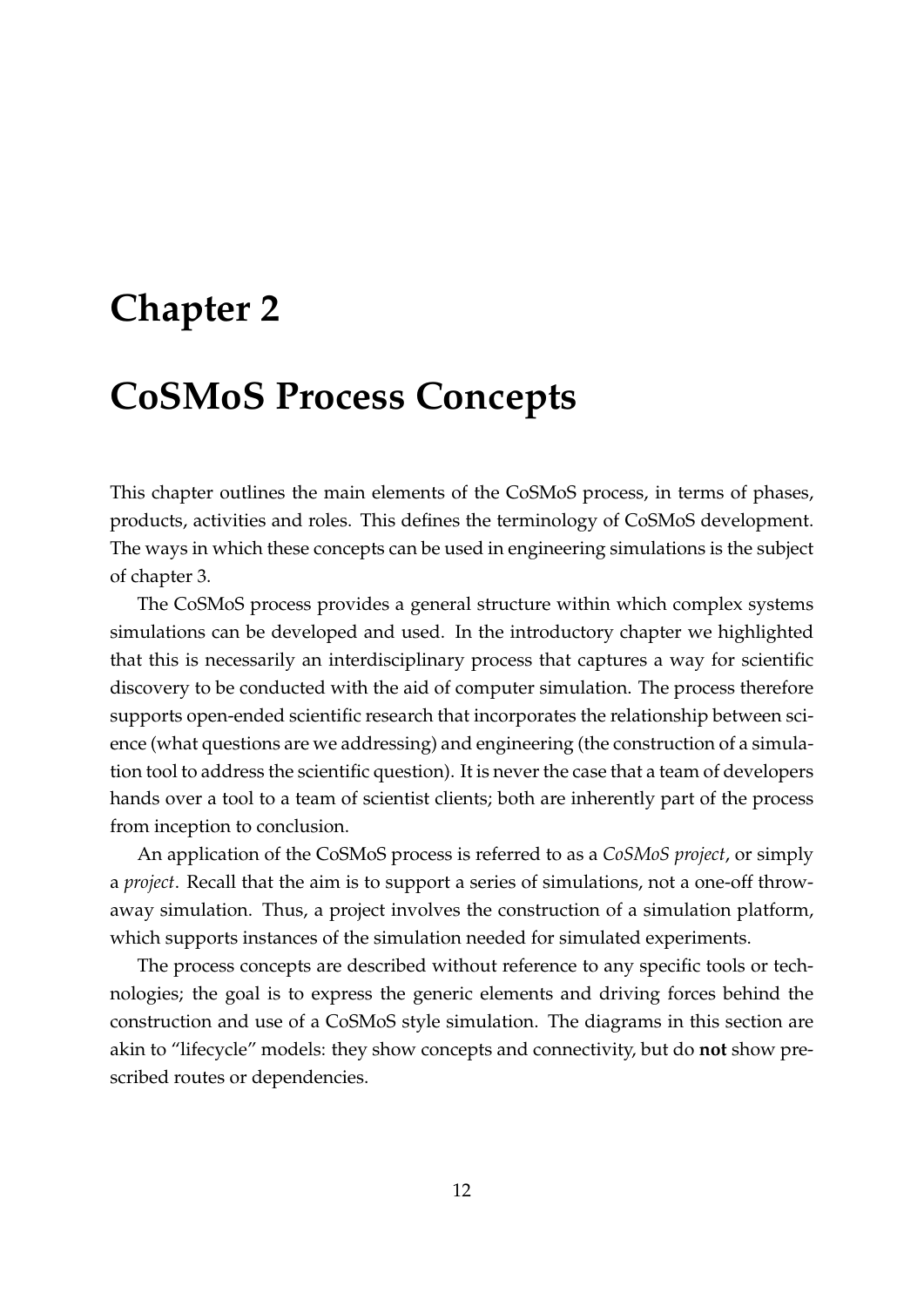### **2.1 Overview**

The three key structuring concepts of the process are *phases*, *products* and *activities*. The description of phases relates to the different stages required for engineering a simulation platform to be used for scientific research. Throughout the phases, interrelated products are created and modified. These products provide a way of structuring, capturing and documenting relevant research and technical outputs, and support reproducibility by understanding how the outputs relate to aspects of their construction. The way in which products are updated is driven by activities. In this section, the phases, products and activities are summarised. The following sections elaborate on these features.

The three phases of the CoSMoS process have been identified from a series of casestudies (see [10]; an extended description of the case-studies will appear in subsequent documentation). The purpose of phases is to capture distinctly different motivations, which structure the way other process concepts are considered. The phases are:

- **Discovery Phase:** establishes the scientific basis of the CoSMoS project; identifies the domain of interest, models the domain, and elucidates scientific questions. The phase is concerned with science, not simulation.
- **Development Phase:** produces a simulation platform to perform repeated simulation, based on the output of discovery.
- **Exploration Phase:** uses the simulation platform resulting from development to explore the scientific questions established during discovery.

A CoSMoS project naturally begins with a discovery phase followed by development and then exploration. However, the challenges of understanding and mimicking complex behaviours means that CoSMoS does not attempt to constrain iteration and alternation among phases.

The CoSMoS process identifies products that represent artefacts created and modified during a project. Whilst these artefacts may be tangible or physical in many situations, in low-criticality or low-impact projects, any or all artefacts (except the actual simulations) may be implicit. The five CoSMoS products are:

**Research Context:** captures the overall scientific research context of the CoSMoS project. This includes the motivation for doing the research, the questions to be addressed by the simulation platform, and requirements for validation and evaluation.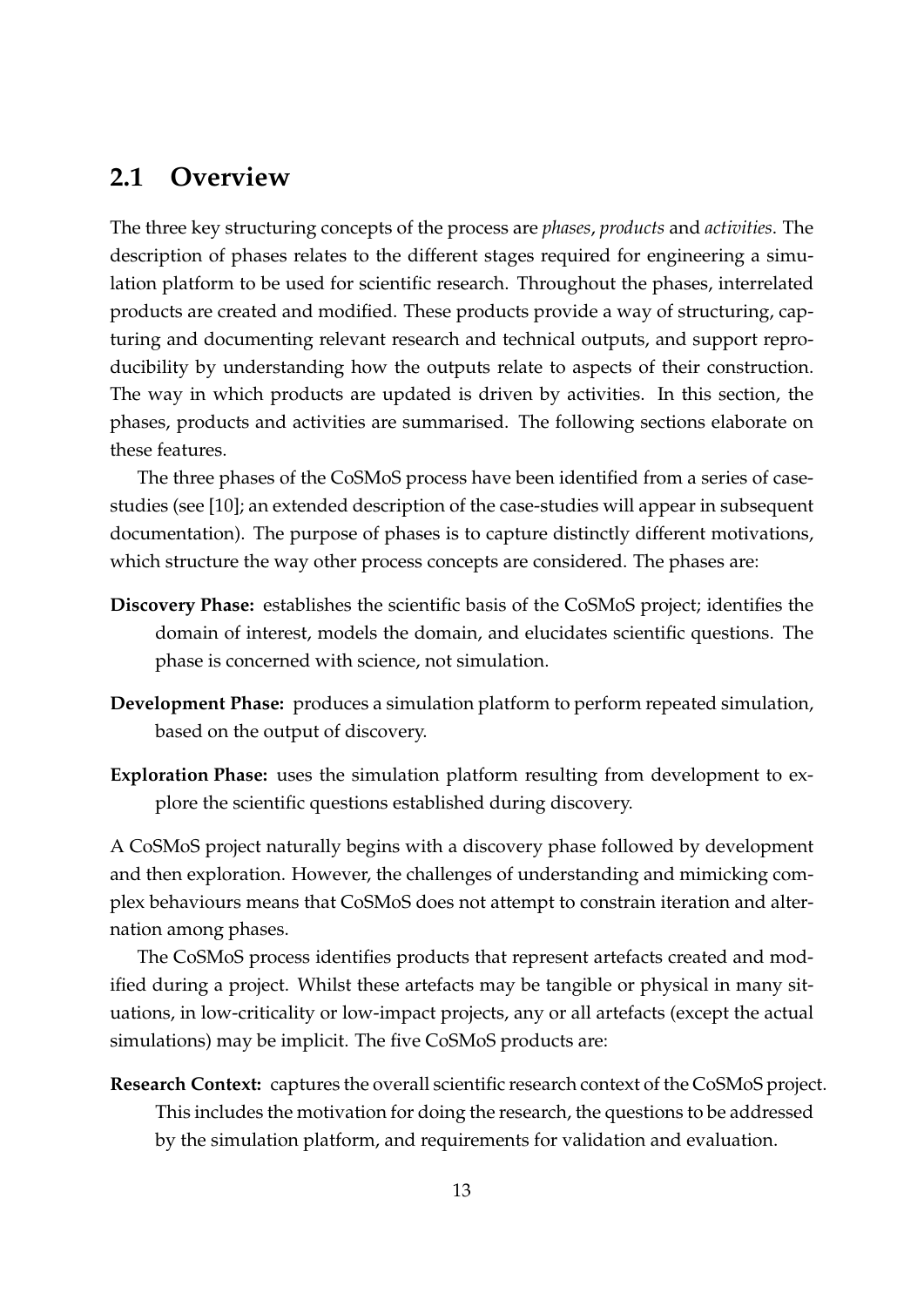

Figure 2.1: Relationships among products (rectangles) and the domain of interest. Arrows give a sense of the information flow involved in development of products. The Research Context is the central and unavoidable product, on which all other products are dependent

- **Domain Model:** encapsulates understanding of appropriate aspects of the domain into explicit domain understanding. The domain model focuses on the scientific understanding; no simulation implementation details are considered.
- **Platform Model:** comprises design and implementation models for the simulation platform, based on the domain model and research context.
- **Simulation Platform** : encodes the platform model into a software and hardware platform upon which simulations can be performed.
- **Results Model** : encapsulates the understanding that results from simulation: the simulation platform behaviour, results of data collection and observations of simulation runs. Note that the way that the domain model captures the relevant understanding of the domain is mirrored by the way that the results model captures understanding of the simulation platform.

Figure 2.1 summarises the relationships among the CoSMoS products, showing how information flows between the products.

The CoSMoS process iterates through the three phases until a stopping condition is met. At each stage, the products may be updated, though it is also possible to simply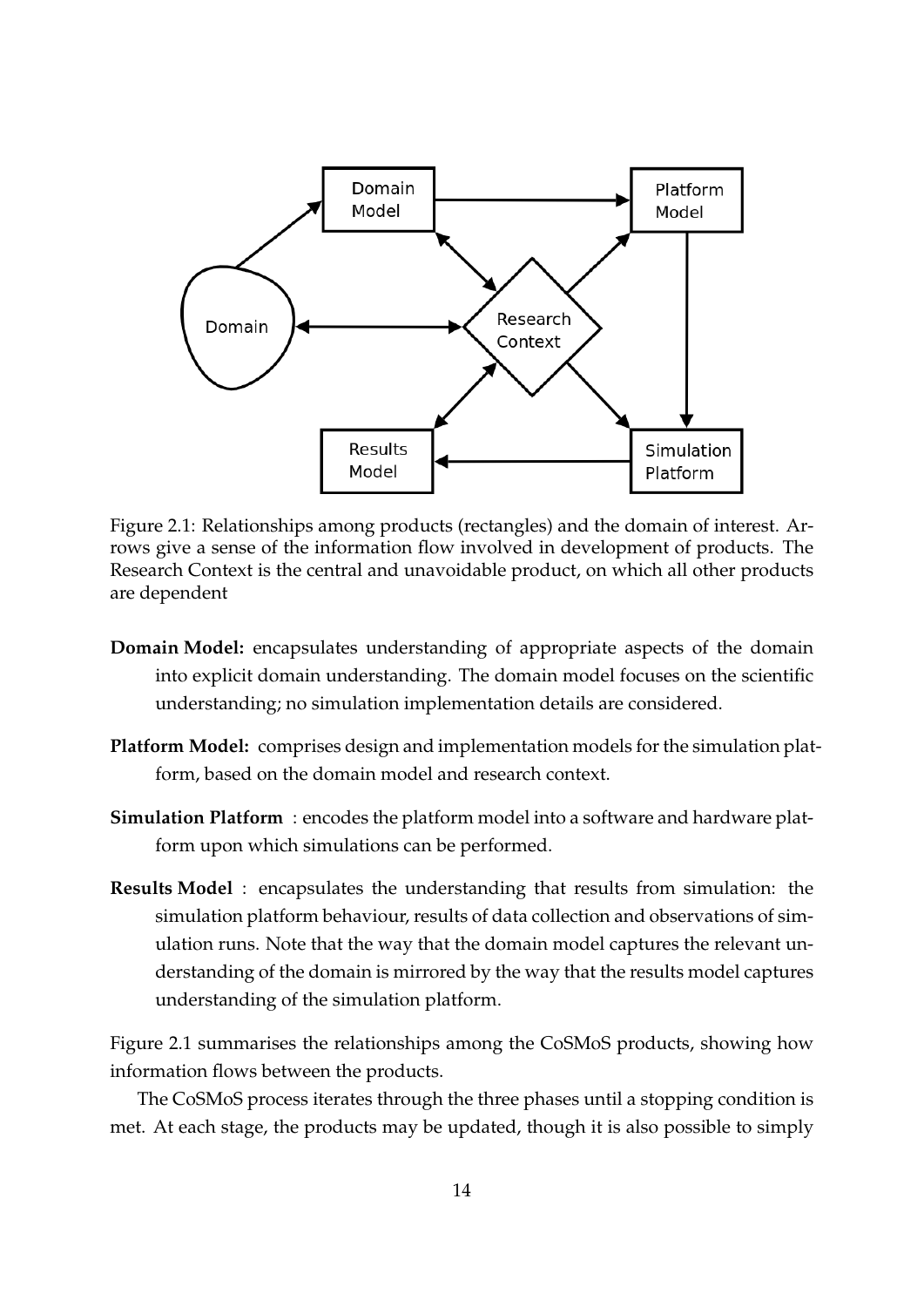

Figure 2.2: Idealised relationship between products and phases. Solid arrows denoted the progress of a project through phases. Broken arrows indicate the primary product focus of each phase

review the products and pass on to the next stage. Considering the different motivations of each phase, they each focus naturally on the modification of a subset of the five products. The typical route would be: the discovery phase develops the domain model and establishes the scientific aspects of the research context; the development phase focuses on building the platform model and simulation platform; the exploration phase creates the results model and adjusts the research context accordingly. Figure 2.2 expresses these relationships between products and phases.

By iterating through phases, we should achieve systematic development that aids scientific reproducibility, and supports subsequent modification and interpretation. The first pass initiates development of each product. Later iterations may modify, extend, or merely represent cursory revisitings of, products. A common situation in the case studies (see [10]) is that the exploration phase generates a results model that points to missing concepts in the domain model. The next pass's discovery phase would then address the scientific import of the change (is it, or can it be, scientifically justified? Do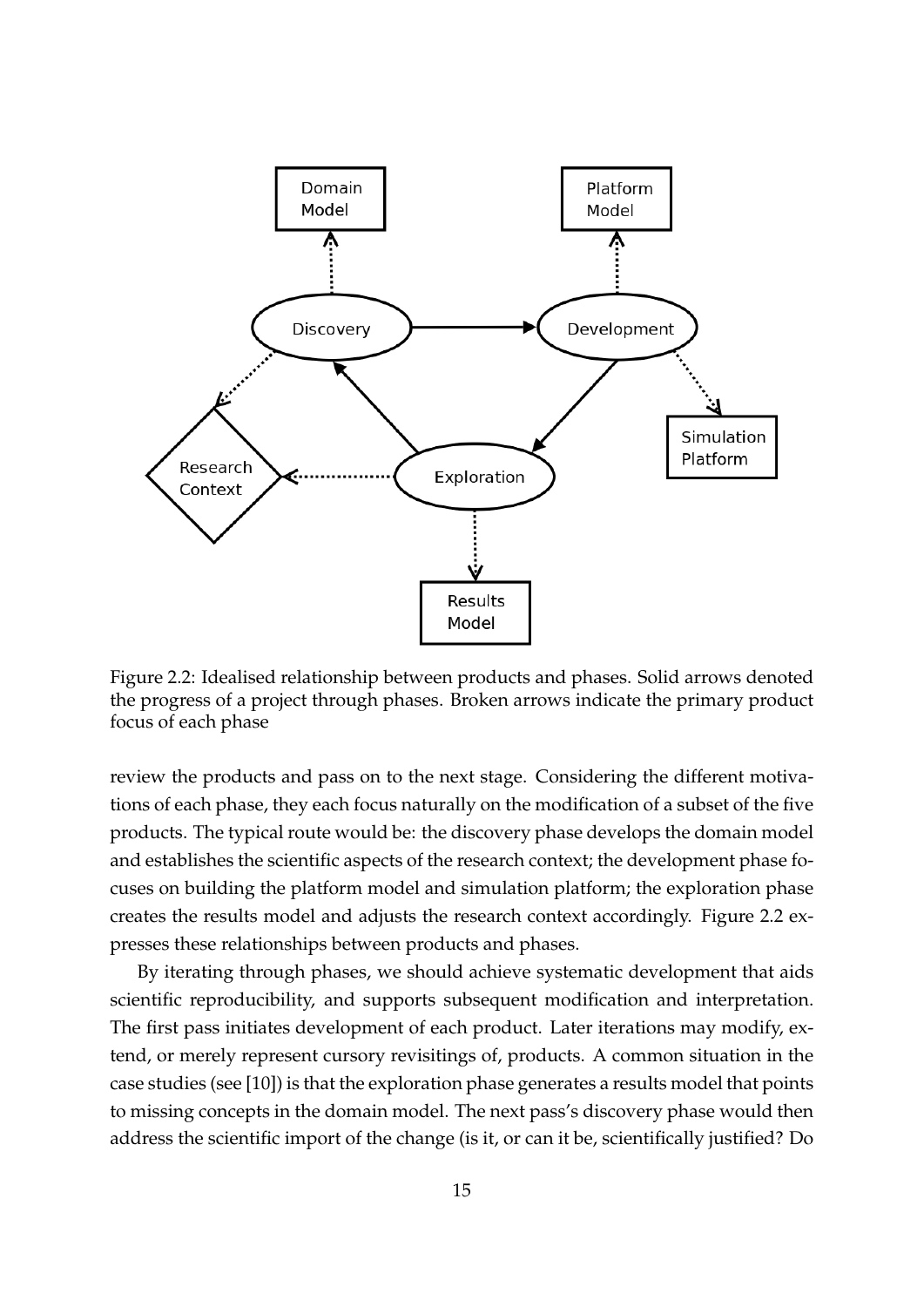we need to investigate more background?) and necessary changes can be incorporated into the domain model. It may be the case that no action needs to be taken in a specific phase; for example, later development phases may not require modifications to the simulation platform, if a new set of experiments can be performed by simply adjusting parameters.

Whilst figure 2.2 presents the relationship between the products and phases, it does not preclude modifying products not naturally associated with the motivation for the current phase. For example, one might build a prototype simulation platform (updating all the relevant products) during the discovery phase, to elucidate elements of domain knowledge and to guide the construction of the domain model and research context products.

Within the phases, the five products are modified. Creation and modification are undertaken as *activities*in the CoSMoS process. Activities describe the high-level things that we do to update aspects of the process products. Five generic activities are identified that apply to each of the three phases:

- 1. Scoping
- 2. Modelling
- 3. Experimenting
- 4. Documenting
- 5. Interacting

In common with other development processes (for example the Rational Unified Process [7]), the CoSMoS process activities are associated with *roles*. The purpose of this association is to clarify the nature of the activity – like other engineering methods, the roles have many-to-many-optional mappings to the people participating in a project. Roles are related to responsibilities within a project, for example, responsibility for information about the domain.

The following sections elaborate phases, products, activities, and roles. However, before moving on, it is important to remember that there is more to simulation than getting the active components right. At the start of a discovery phase of an agentbased simulation project, the focus is usually on working out what will be represented as an agent – abstraction levels, variation among agents, quantity of agents etc. Agent components are the natural focus of scientific researchers and most simulation. However, a simulation has to model the *environment* as well as the agents, and much effort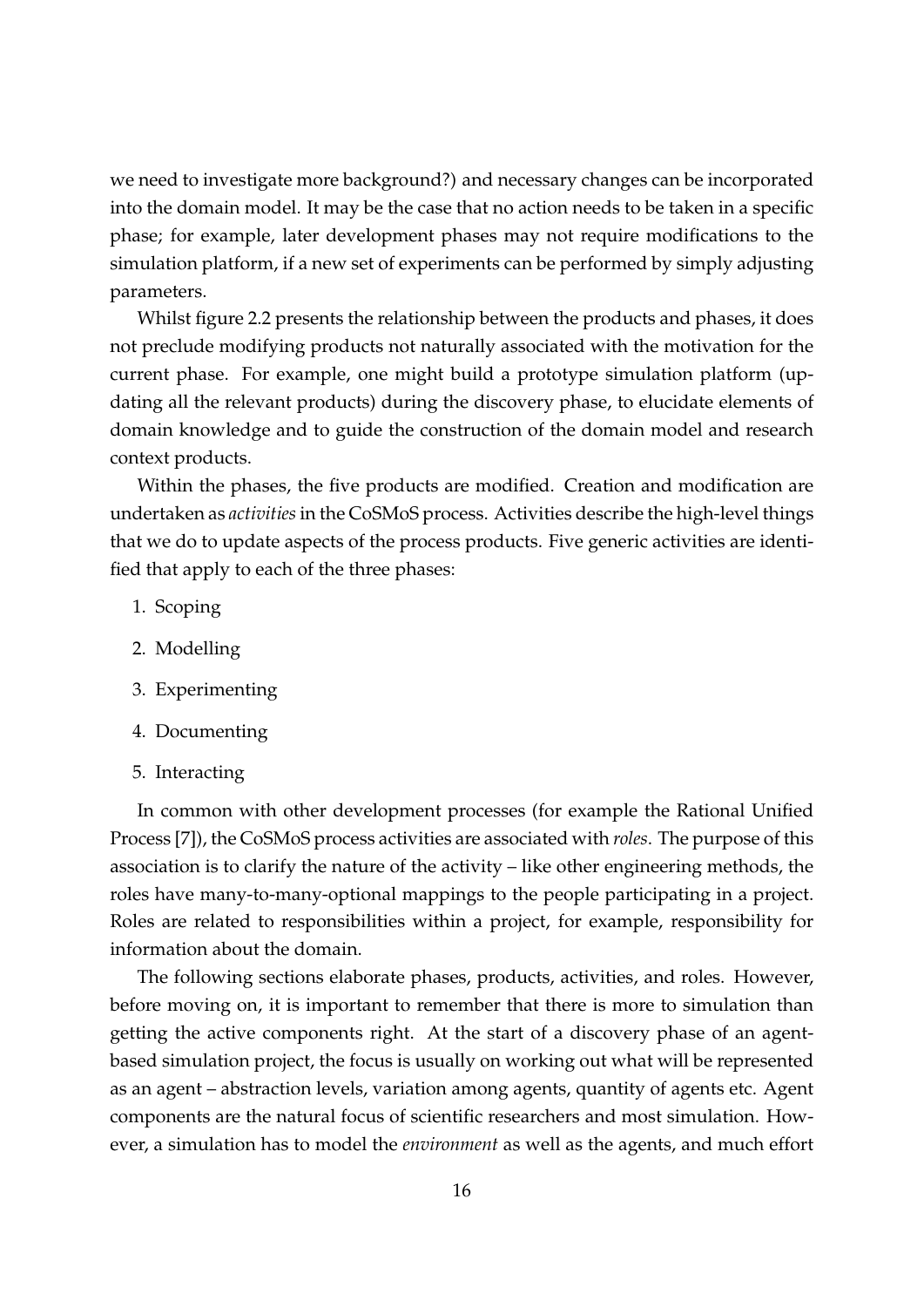is also needed in understanding the environment, and abstracting to an appropriate representation. Normally, the environment is inherent in the scientific domain, but, for simulation, the development phase must build a simulation of the environment as well as of the agents.

It has been suggested that describing the activities and products of the CoSMoS process in terms of models tends to focus attention on the engineers or developers of the simulation. This under-states the purpose of the products and their development. Whilst the scientists are expected to do the science, and the developers to do the engineering, in all phases, and in relation to all products, the CoSMoS process requires the mutual involvement of those whose primary roles are in the domain (scientists etc), and those whose primary roles are in simulation engineering. This involvement is often simply that each set of roles knows what the other is doing. The process represents a process of mutual learning and mutual trust. The issues and challenges of this are considered in more detail in [10].

### **2.2 Phases**

The purpose of defining phases is to separate the major concerns of a CoSMoS project. Different approaches are used in each phase, with different associated human input. In a scientific development, the discovery phase is about scientists identifying a scope and issues, and about developers learning from scientists. In the development phase the developer uses appropriate engineering methods and techniques to create a simulation platform; the developer expertise is prime, but the scientists have to validate what is being implemented, and learn from the developers. In the exploration phase, the roles come together in understanding the simulation behaviours and results, in the context of both the science and the engineering.

#### **2.2.1 Discovery Phase**

The driving force behind the discovery phase is the need to understand and scope the research that is going to be conducted on the engineered simulation platform. The goals, in relation to scientific research simulation, are:

• To identify the scientific basis for a CoSMoS project, establishing the domain of interest;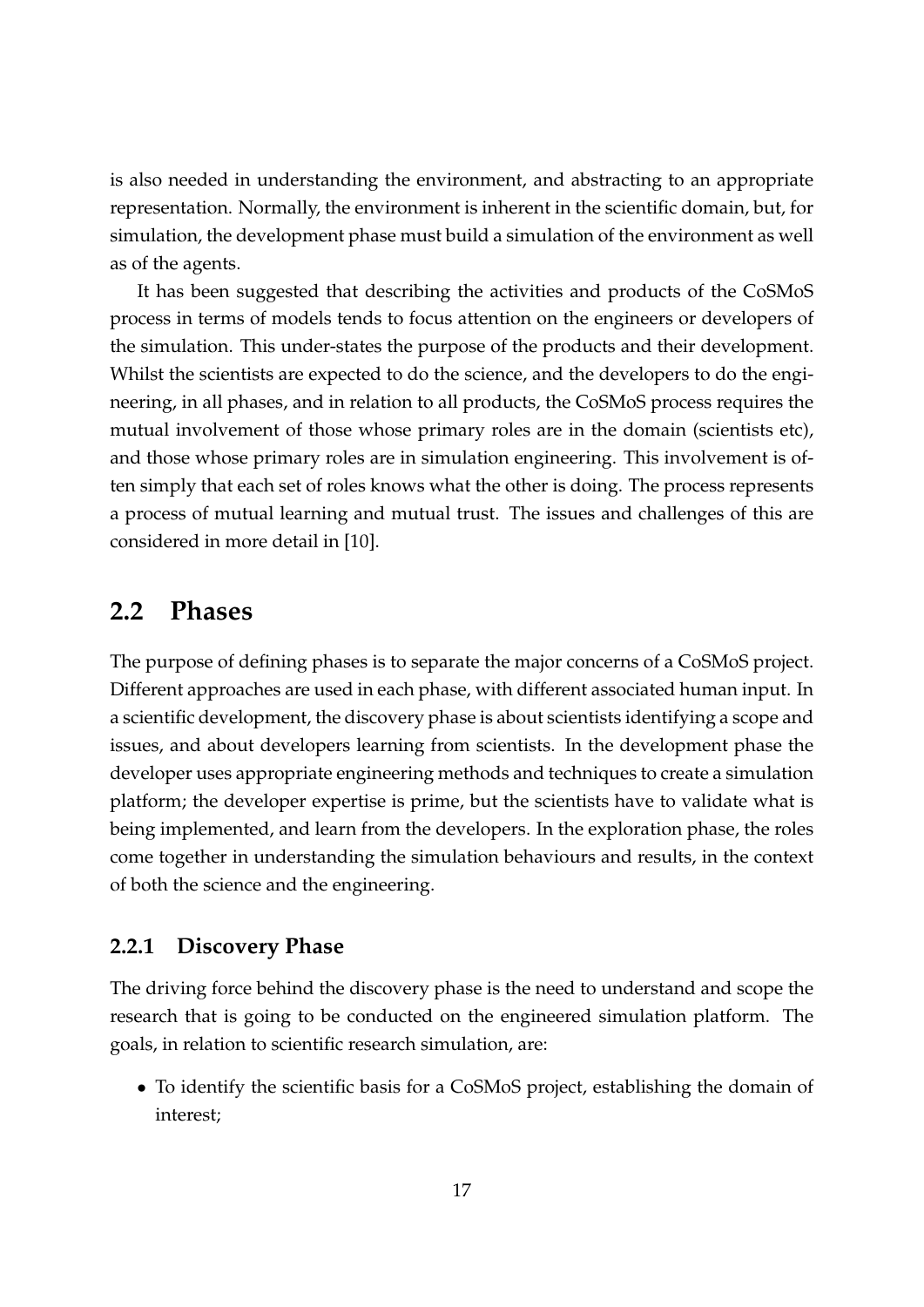- To understand the domain of interest and capture a model of this understanding;
- To establish a set of questions to ask of the domain model via simulation.

Given these aims, the discovery phase result in the creation and modification of the domain model and research context products.

The definition of the discovery phase refers to a *domain* and a *domain model*. The distinction is important if the scientific research context is to be properly understood. The domain is defined here as the general area of study – a scientific specialty (such as auto-immune disease) or an engineering context (such as robotics-swarm organisms). Where the roles of domain expert (client, scientist etc) and developer (engineer, supervisor, etc) are distinct, the domain is the concern of the domain expert. It is the domain expert's responsibility to express what might be relevant to the simulation developer. The developers' job is to clarify what they have been told and interpret it into a domain model that becomes the basis for developing the simulation (section 2.3.2).

Through interaction with the domain expert, a developer gains understanding of part of the domain. In later phases, this understanding can feed into suggested simulation experiments, which should then be discussed and agreed with the domain expert, so that the research context is mutually understood. The distinction of domain and domain model, and the distinct roles associated with them, is important for the research context and the results model, used to interpret simulation results into scientific findings. Science is, and remains, the responsibility of the domain expert.

#### **2.2.2 Development Phase**

The purpose of the development phase is to engineer a simulation platform upon which to carry out the scientific research identified in the discovery phase. The development phase encompasses two aims:

- To transform domain understanding into an implementable model of a simulation platform that can be used to undertake the research identified in the discovery phase;
- To develop the model into an implementation of appropriate quality, flexibility and reliability.

We thus have two products upon which most of the tasks are performed: the platform model and the simulation platform. Depending on the criticality and impact of the intended use of the simulation results, the development phase may be agile, lightweight,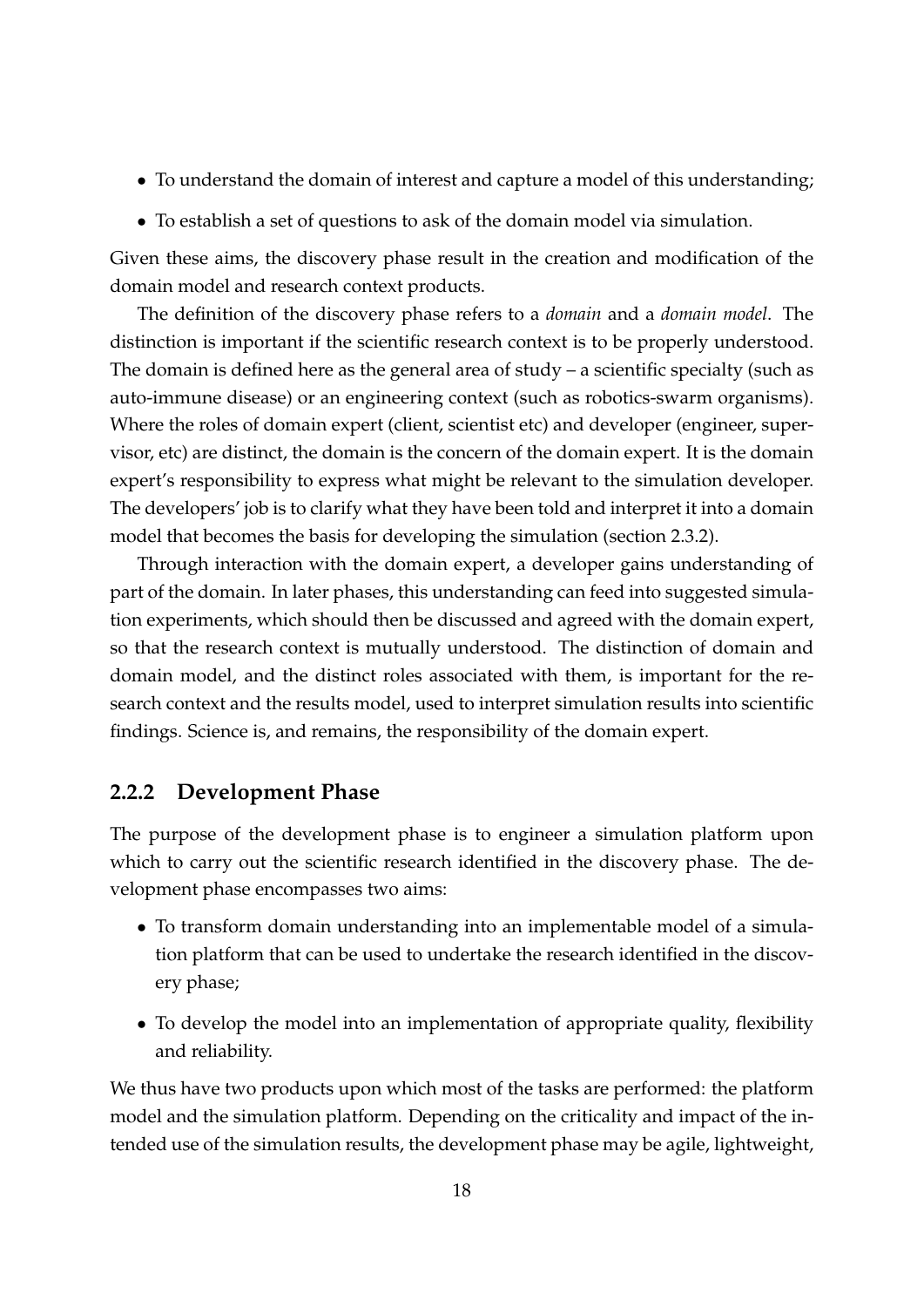or a rigorous engineering exercise. In most cases the intended use of simulation results is to explore a scientific question as part of a wider set of scientific research goals and research activities.

At the end of the development phase, the simulation platform exists, and should be in a form suited to the research objectives identified in the discovery phase. The developer should be able to give suitable undertakings on the quality of the engineering – appropriate unit testing and other quality-enhancing activities should have been undertaken. This separates the engineering aspects of validation<sup>1</sup> from the scientific aspects of validation, which relate to whether the simulation has anything meaningful to say about the domain.

#### **2.2.3 Exploration Phase**

The exploration phase uses the simulation platform to address the scientific research identified during discovery. This is where the relevance of the simulation results has to be addressed. To do this, and to complete the research objectives that led to simulation, a number of specific simulations may be derived from the platform (with or without the need to change the platform model or research context). Exploration applies both to the generic simulation platform, and to the specific simulations. The phase can be expressed as:

- Performing experimentation on the simulation platform to generate results;
- Assessing outputs and analysing results: evaluation, scientific validation etc.

There are two sorts of output from the exploration phase: discoveries about the simulation and discoveries from the simulation. The former relate to the adequacy of the results; the latter contribute to the research domain.

Discoveries *about* the simulation relate to scientific validation activities of the exploration phase and determine whether the simulation produces qualitatively similar results from qualitatively similar behaviours (as explored by, for instance, [17]). Even if the simulation is a good engineering product (the assumed endpoint of the development phase), mismatches have many possible causes:

• The development phase produced a simulation platform that does not adequately capture the behaviours or interactions of the agents and/or the environment.

<sup>&</sup>lt;sup>1</sup>The relationship between complex system engineering and conventional systems engineering activities is discussed by a range of researchers within and beyond CoSMoS, and is not elaborated here: see for example [11, 12, 3].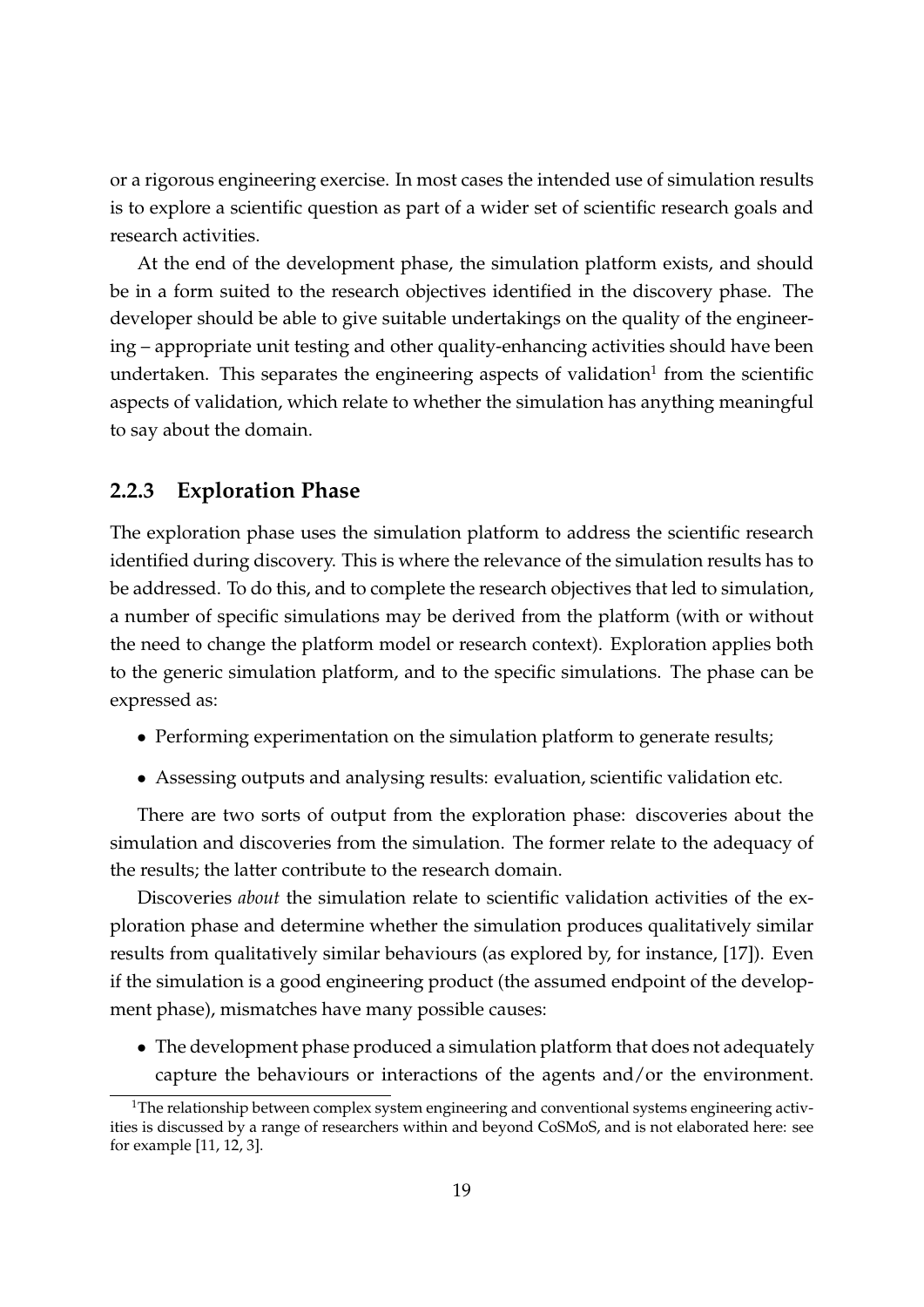This points to issues relating to realisation of the domain model: the simulation may be sound, but the design decisions or assumptions are at fault.

- In the discovery phase, the domain model contained misunderstandings or inappropriate abstraction from the domain. This focuses on issues relating to the assumptions and decisions taken in arriving at a mutually-understood and sufficient domain model. The problems could relate to the understanding of active components of the system, to understanding of the environment, and/or to understanding of interactions. Furthermore, there are scale issues: failure to produce expected behaviours may result from the wrong (absolute or relative) numbers or types of agents; the wrong relative sizes of components, and many other possible failures or omissions. This can be summarised succinctly but unhelpfully as a failure to include in the simulation the essence of the required emergent behaviours.
- In the underlying science (the domain), there may be fundamental misunderstandings. In this case, the simulation may be doing exactly what is intended and designed to do, but the science (as presented by the domain expert) is wrong.

The interpretation problem is compounded by the likelihood of more than one sort and instance of these causes. In the example studies considered so far (see [10]), issues uncovered during scientific validation often prompt further iterations of the CoSMoS process. The process is similar to that of laboratory science: a continual querying of the evidence and the basis of the evidence, until reasonable certainty is achieved.

Discoveries *from* the simulation are the results. These may be data or visualisations that can be used to complement scientific research, or they may be qualitative understandings of what processes might or might not be involved in certain complex behaviours. The discoveries must always be considered in the context of the domain model, the engineering (development phase products) and the domain.

### **2.3 Products**

The CoSMoS phases and the products are closely interrelated. The products are extended and modified in successive phases and iterations of the process. This section is a descriptive rather than prescriptive characterisation of each product. The aim is to achieve clarity about the CoSMoS process through separation of concerns.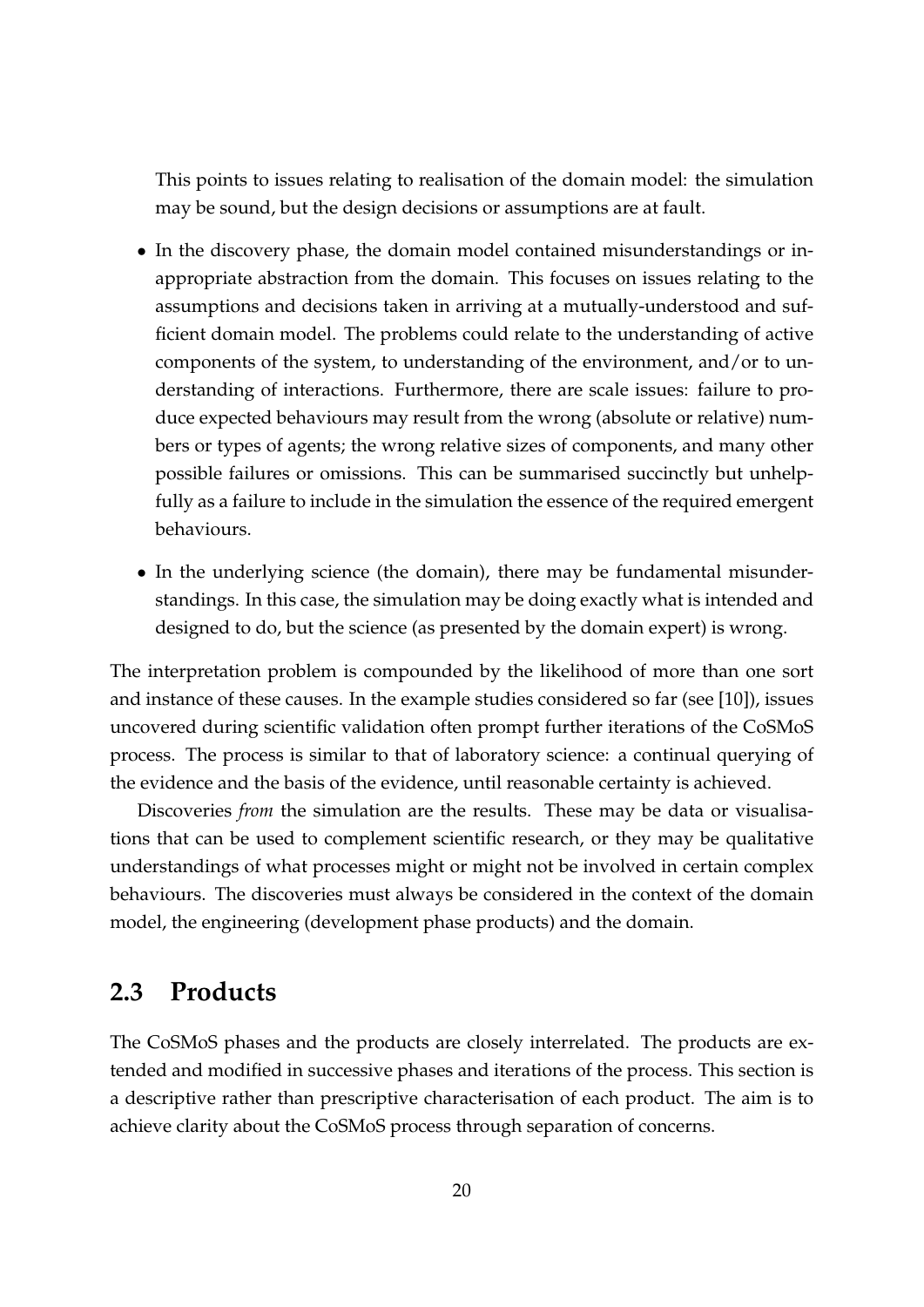#### **2.3.1 Research Context**

The Research Context defines the fundamental scope and purpose of a CoSMoS project. The product may be a diverse collection of references, definitions, understandings and agreements: it collates and tracks the scientific background, the authorities, the technical and human limitations (resources) of the project, and other contextual underpinnings of the project. The research context is "owned" by the domain expert, and relates to the domain concept (section 2.1).

There are two aspects to this product, covering the scientific context, and the requirements of the specific project. In a scientific project, the research context might state high-level goals, research questions, hypotheses, general definitions, success criteria. Requirements of a specific project might include the statements against which the simulation and its outputs can be validated and decisions relating to the level of resourcing available and the level of fidelity needed.

In determining whether a research context is "adequate", consideration should be made of the intended criticality and impact of the simulation project. *Criticality* relates to the role that the simulation project plays in the domain. If the simulation is a speculative exploration of possible factors, it may be low in criticality; however, if the goal of simulation is to provide a missing link in the scientific understanding of a key natural process, then it may have very high criticality. *Impact* is similar, but not identical: a non-critical simulation might have disproportionate impact if it relates to a new or under-researched domain, whilst a high-criticality simulation may have low impact because, once it has identified the critical link, this is confirmed by accepted scientific techniques. If impact or criticality is judged to be high, then the research context must explore how the validity of the engineering (development phase) and the science (exploration phase) are to be addressed, and what will be acceptable. It would be expected that some formal record or argument of validity be constructed, that makes clear the assumptions and limitations of the science, the engineering, and the relevant decision making processes. However, where criticality and impact is low, the recording, structuring and evaluating of evidence and assumptions can take a much more implicit place in the process.

#### **2.3.2 Domain Model**

The domain model is a model of the agreed scientific basis for the development of a simulation platform. It can be considered to be an explicit description or a mental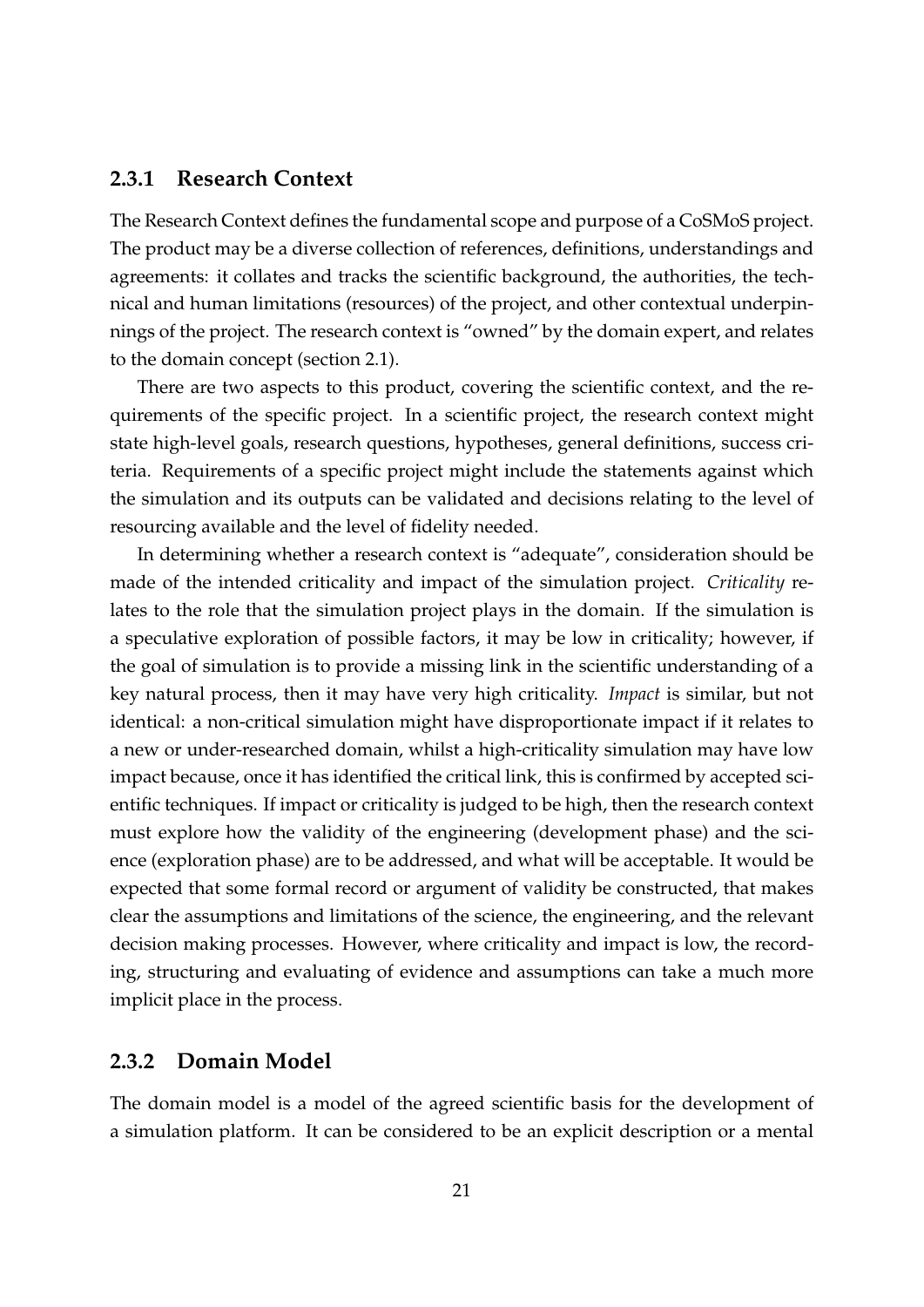model, but if the project is remotely critical, an explicit domain model is needed, to support interaction and mutual understanding.

The term *model* applies to any abstract description: text, informal sketches, diagrams with defined syntax and/or semantics, mathematics, programs, or whatever is chosen. A domain model may be a collection of informal models of the relevant parts of the domain (it is important to record where these come from, so that later misunderstandings can be followed up), or it may be a rigorous, perhaps even an executable, model of known concepts.

In science, models are often presented top-down, as a reductionist separating out of the relevant concepts and behaviours: this can be seen, for example, in the pictures used by biologists to present systems such as the immune, neural and endocrine systems. This is a good starting point for domain modelling, which is then worked on jointly by the scientist and developer. As noted in relation to phases (section 2.2), an essential feature of the domain model is that it includes both the relevant agents and the *environment* in which they interact. Both are subject to abstraction, and both entail assumptions and scientific decisions as to what is relevant.

The domain model is a model based on the science, the domain. It should be free from implementation bias, in that the model should be accessible to the domain expert, and free of concepts related to simulation platform construction<sup>2</sup>. However, the level of detail and abstraction in the domain model depends on the goals and the type of simulator that is needed, determined in the discovery phase (possibly through several iterations of the CoSMoS process) and captured as part of the Research Context product. Most simulation projects focus on two or three *levels* of a complex system, and abstract other levels to their effects on the levels-of-focus; this focusing and abstraction takes place in the context of developing the domain model. For example, we may wish our simulator to operate at the level of cells, thus we may not have to consider the specifics of bio-chemical receptor interactions in the domain model, but we do need to ensure that the abstraction from biochemistry is adequate for the purpose of the simulation.

 $2An$  interesting situation arises where an implementation model is integral to the science: for instance, in ecological abundance research, a regular grid is as much a feature of the domain as it is of the implementation, owing to traditional sampling and modelling approaches.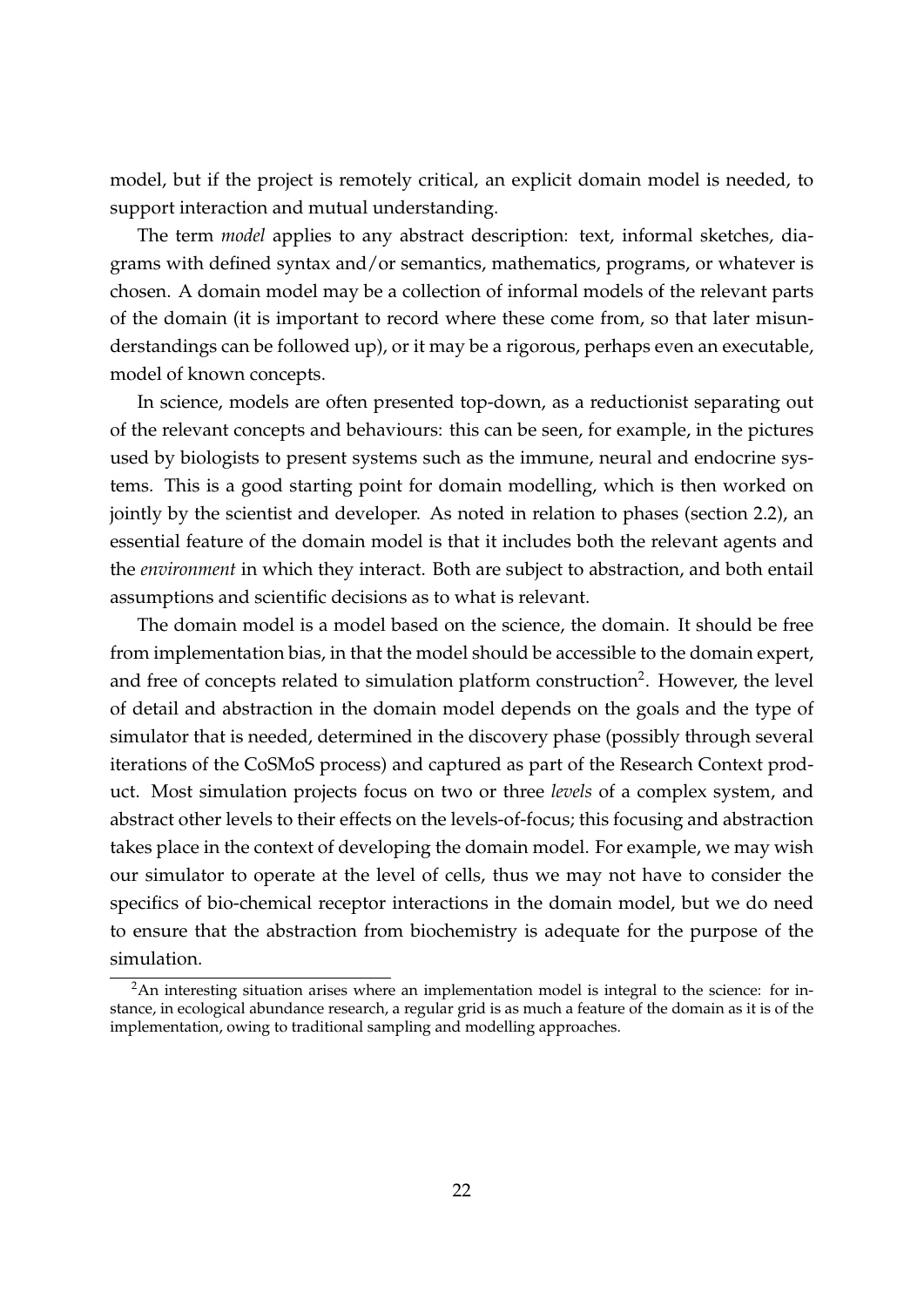#### **2.3.3 Platform Model**

The concept of a platform model corresponds, at least loosely, to specification and design models used in conventional systems engineering. The platform model is an engineering derivation from the domain model, and a step towards simulation construction. As in all the products of the CoSMoS process, there could be a formal suite of design models, or there could be a simple mapping of concepts in the domain model to implementable concepts in a simulation medium (some of the ways of doing this are explored in related publications [14, 1, 12]).

The goal of the platform model is to detail the implementation behaviour and interactions of the agents and environment from the domain model. The platform model focuses on the "how" aspects of the domain model: the behaviours that are going to be implemented and executed in the simulation platform.

Compared to the domain model, the platform model should explicitly remove any features that are required to be emergent properties of the simulation platform (the high-level domain behaviours): these are things against which to validate, not implementation concepts. Instead the platform model is a design for the local behaviours that are hypothesised to be responsible for the desired emergent properties.

The platform model narrows down the possible target technologies for the simulation, and addresses the constraints and opportunities of those potential technologies. This might dictate that some concepts in the domain model are further abstracted or simplified, to allow efficient implementation. The engineering design decisions are part of the product, and are needed in the exploration phase to assess the outcome of simulation.

To be adequate for purpose, the platform model must be able to support the engineering requirements of the project. One of the key things that the platform model adds to the domain model concepts is instrumentation to allow observation (visualisation), interaction, and recording of the eventual results of using the simulation platform. Amongst other things, the platform model may also add implementation-related detail such as data structures, control features, and algorithms. The model must support testability and other verification activities appropriate to the criticality and impact of the project.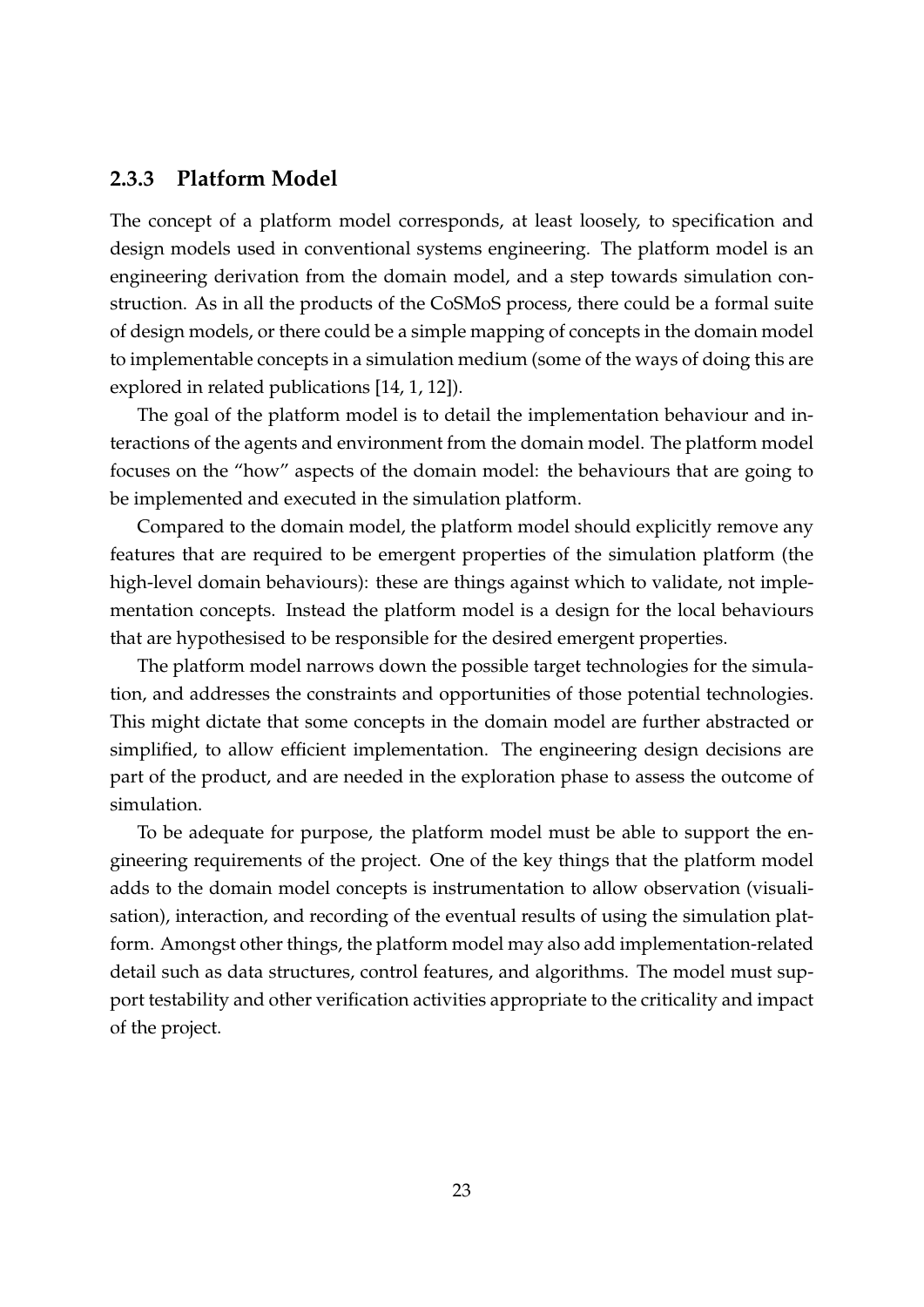#### **2.3.4 Simulation Platform**

The simulation platform is the generic result of the development phase. It is the basis for specific simulation activities, in the exploration phase. It is a realisation of the platform model, upon which simulations can be performed.

The form of the simulation platform is dependent on the simulation technologies and purpose. It may comprise hardware and/or software. The simulation platform includes the default settings for the architecture and parameters, and realises the default input-output mechanisms (how to put data in, get data out, change parameters, etc). If the simulation platform is considered complete, then key engineering activities (including verification and testing of the implementation) should have been completed. (However, scientific validation is part of the exploration phase, which uses the simulation platform.)

#### **2.3.5 Results Model**

The results model is the product that represents and accumulates the output (literal and otherwise) of the exploration phase. In the same way that the domain model is an understanding of the domain being investigated or explored by the project, the results model is used to establish an understanding of the simulation outcomes. Like the domain model, it can take many different forms, and have many different sorts of model within it.

The results model is constructed by experimentation and observation of simulations. Thus, it can record observations, screen-shots, dynamic sequences, raw output data, result statistics, as well as qualitative or subjective observations. Ideally, the model should capture all that we know about the behaviour exhibited by the simulation, at the same level of abstraction as the domain model.

The results model is the basis for interpretation of what the simulation shows. Once constructed, the results model must be considered in the context of the domain model and the research context (see exploration phase, section 2.2). Given the iterative nature of simulation-based research, and the CoSMoS process, the exploration phase could also lead to modification of the research context product and/or the domain model.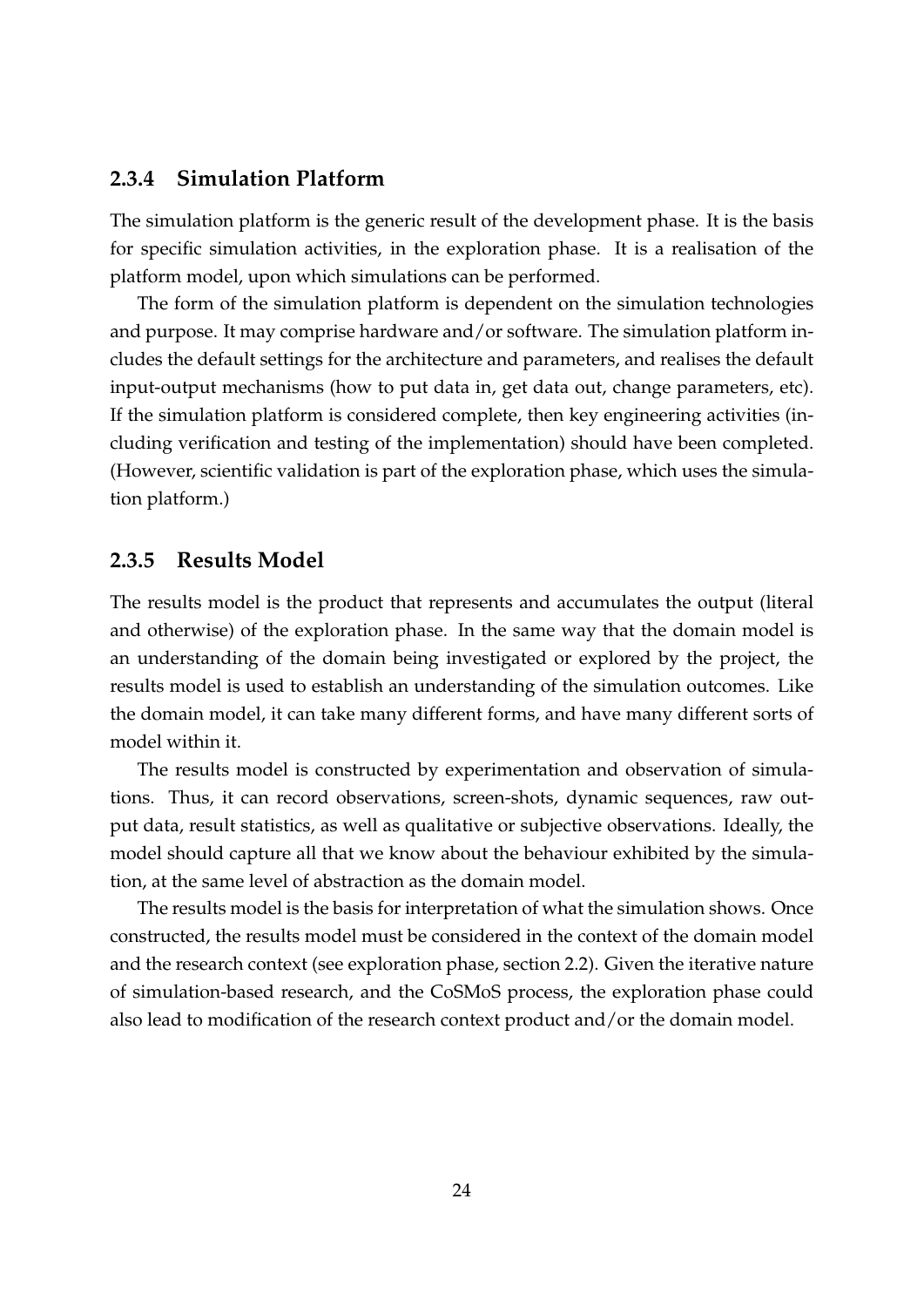### **2.4 Activities**

The CoSMoS process identifies five generic activities that apply to each of the three phases. Activities describe the high-level things that we do to update the products. Activities are carried out by roles (section 2.5), and can modify any number of products, in any number of phases. As with the other concepts of the CoSMoS process, the activities are not prescriptive, and the extent and rigour of their execution depends on the criticality and impact of the project.

The five activities (scoping, modelling, experimenting, documenting, and interacting) were arrived at by analysing the processes used in CoSMoS case studies (reviewed in [10]).

#### **2.4.1 Scoping**

Scoping is an activity that aims to circumscribe the work or content of a phase or product. It can relate to the scientific and technical outcomes of the project as a whole. Typically, therefore, this translates to modifications to the research context product. However, the development phase, with its engineering design decisions, also includes significant scoping activities.

Scoping needs to take account of resourcing, scientific objectives, the state of knowledge of the domain, levels of expertise. Scoping also identifies what level or risk or criticality might pertain to the simulation project. The activity establishes the boundaries of the system, the treatment of the environment, and the levels included in the simulation platform. Determining the granularity of a simulation, its agents, environment and anticipated emergent behaviours, is also part of the scoping activity. Scoping also helps to determine, in the research context product, the criticality and impact of the project.

### **2.4.2 Modelling**

A modelling activity is anything that produces a model/description, with the goal of recording or communicating understanding. This could be aimed at communication among roles, or at recording decisions and assumptions, or at exploring through abstract representations. In general, modelling aims to reduce ambiguity – though the extent to which this is achievable is bound up with modelling languages and qualities, and covers several research fields of its own.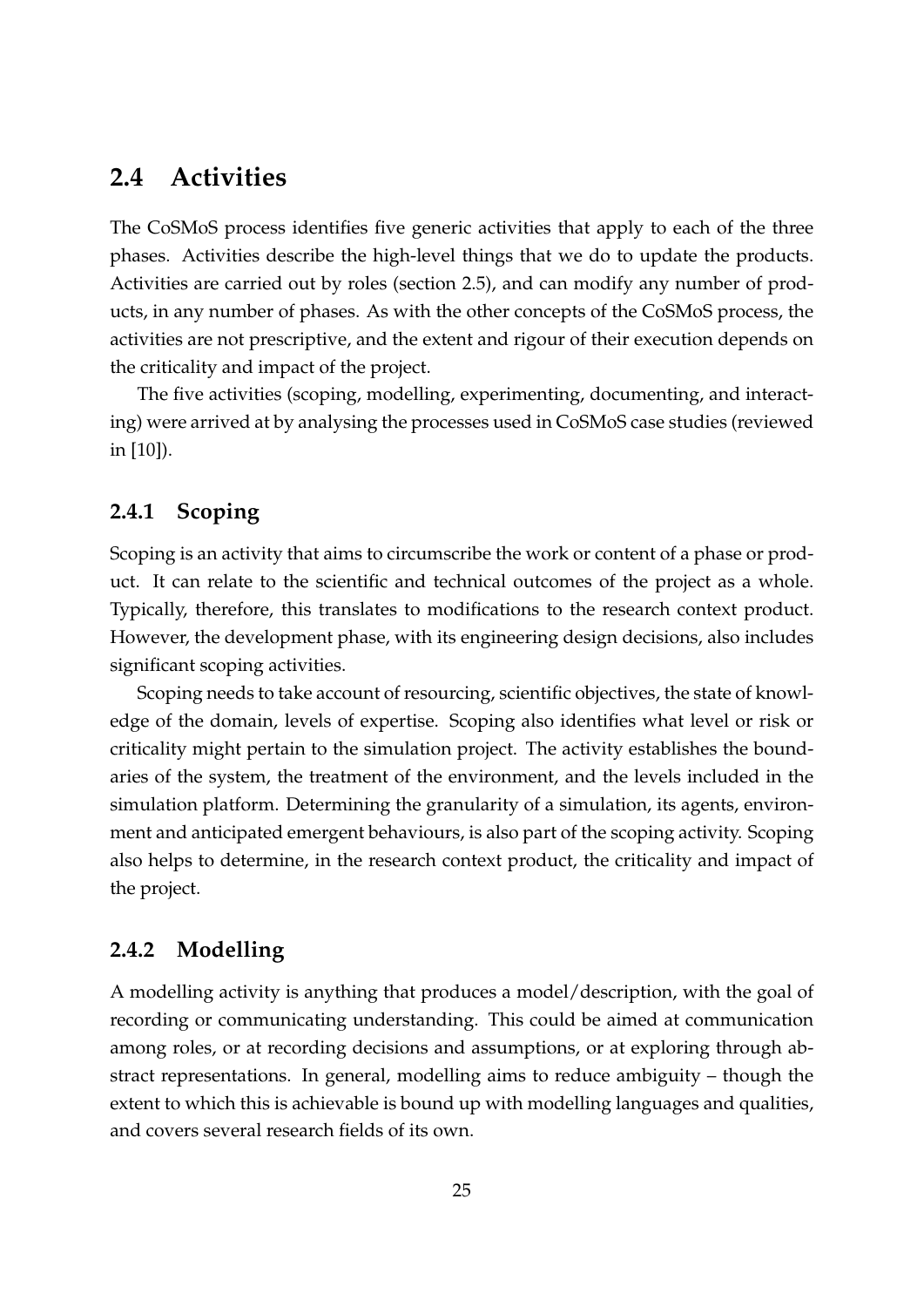In the CoSMoS process, modelling activities always result in a modelling artefact – although we have seen that the products that propose modelling artefacts allow as loose an interpretation of model as is appropriate to the project and phase concerned. In relation to the development phase, Polack et al [10, 12] summarise some of the ways in which engineering approaches taken to modelling have been used in CoSMoS studies.

A novel aspect of CoSMoS modelling is its proposal for validity arguments. Essentially, the validity of simulations is represented as an argument structure (a model), that exposes to critical review the evidence of validity: the assumptions, design decisions, results and so on that lead those involved to accept the scientific outputs of simulations. The arguments also define the limits of their acceptance, the scope within which the simulation outputs are trusted.

#### **2.4.3 Experimenting**

The goal of experimenting activities is to extract understanding from a system/entity, and to generate supporting data or evidence.

In common with other meanings of experimentation, an experiment perturbs a system and records its behaviour. Experimentation can be used in any of the CoSMoS phases, and supports a highly iterative approach to simulation development.

The result of experimentation can feed back into any CoSMoS product (e.g. simulation platform, results model). Experimentation also informs the scientific evaluation of the simulations – and, indeed, the engineering verification activities of the development phase are experimentation activities on the implementation.

#### **2.4.4 Documenting**

Documenting is a controversial part of any development activity: much time can be wasted in superfluous documentation. However, CoSMoS has designated documentation as a core activity because of the complexity of not only the simulations and the domains, but also of the process of achieving a worthwhile outcome.

The purpose of documenting is to record things, to make them explicit. Documenting is associated with all products and captures important concepts such as abstractions, design decisions, and assumptions. Depending on the criticality and impact of the project, it may be sufficient to use lab-book recording (this is probably the minimal acceptable documentation, as it is conventional in scientific research), or it may be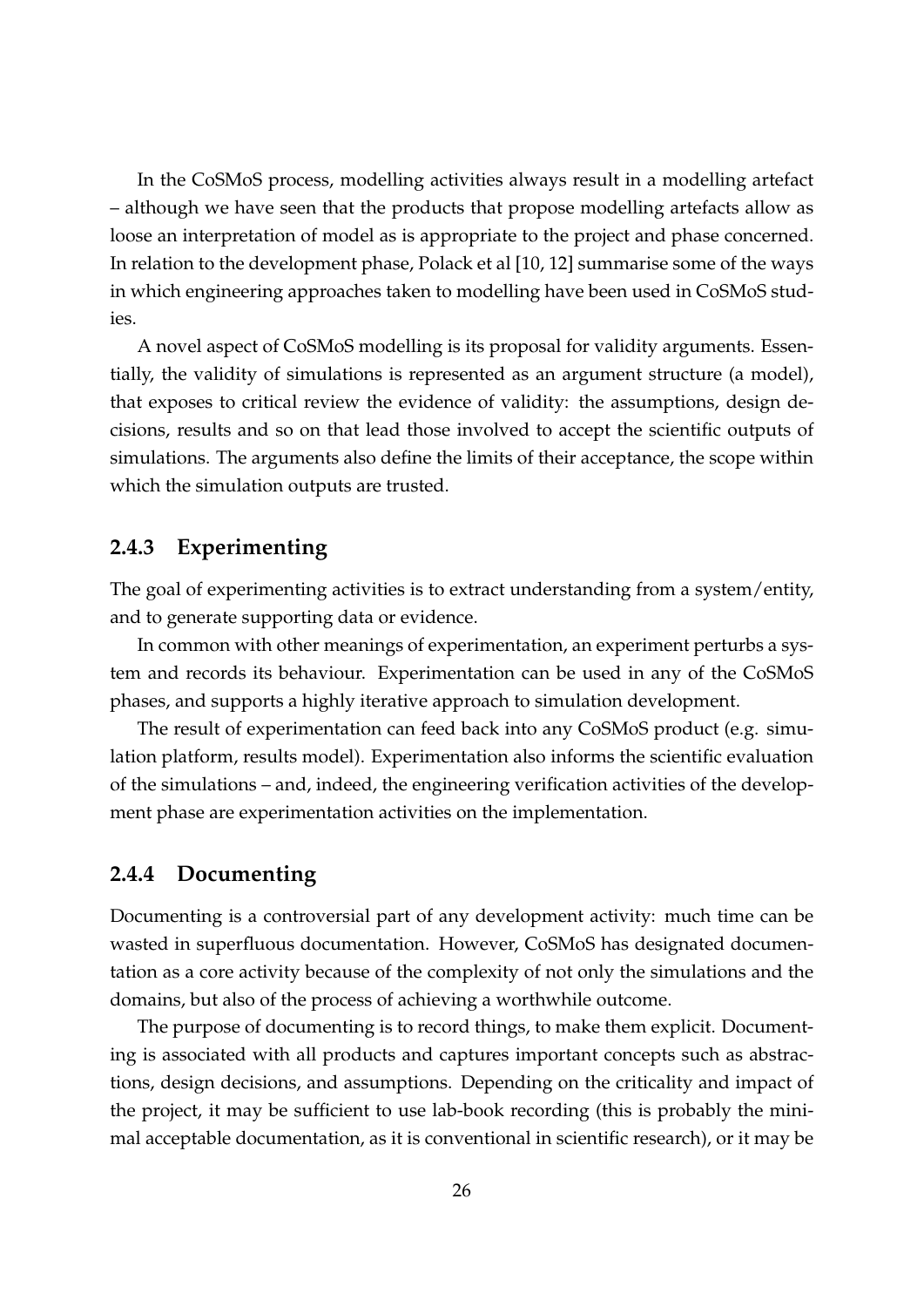necessary to set up structured recording of sources, decisions, and assumptions $^3\!$ .

A useful guideline is to consider what level of documentation would be needed for the appropriate level of confidence in the simulation (where appropriateness relates to the criticality and impact: are we convincing ourselves that a particular simulation is valid, or the whole scientific community).

#### **2.4.5 Interacting**

Interaction activities among the roles involved in a project are critical in all the simulation contexts considered by CoSMoS. The importance of collaboration and interaction is spelt out in [10], which also describes how suitable interaction structures were established in various CoSMoS studies. An essential element of the discovery phase is determining the bases for interaction.

The goal of interacting is to share and assess the products and activities of the CoS-MoS process. Interaction both establishes and critically reviews the current state of phases, and signals when to move forward to the next phase.

Interaction is fundamentally tied to the roles played in the CoSMoS process. However, it is also about the willingness of participants to engage in interaction, and in exposure to another discipline (science; engineering).

#### **2.4.6 Phase-specific activities**

In addition to the generic activities, there are some phase-specific activities. In these activities, there is a specific goal that is directly related to the aim or motivation of the phase, and the activity is inherent to that phase. One example of a phase-specific activity is outlined later (section 3.2.1).

### **2.5 Roles**

We have already discussed the need, however artificial, to introduce roles in order to consider how activities happen and products are created in a project: the need is common to most descriptions of engineering processes. Roles can be used to show how collaboration occurs in achieving goals, performing activities, and generating prod-

 $3$ The need to capture and structure evidence for evaluation purposes is the focus of ongoing investigation and the subject of further CoSMoS-related research proposals.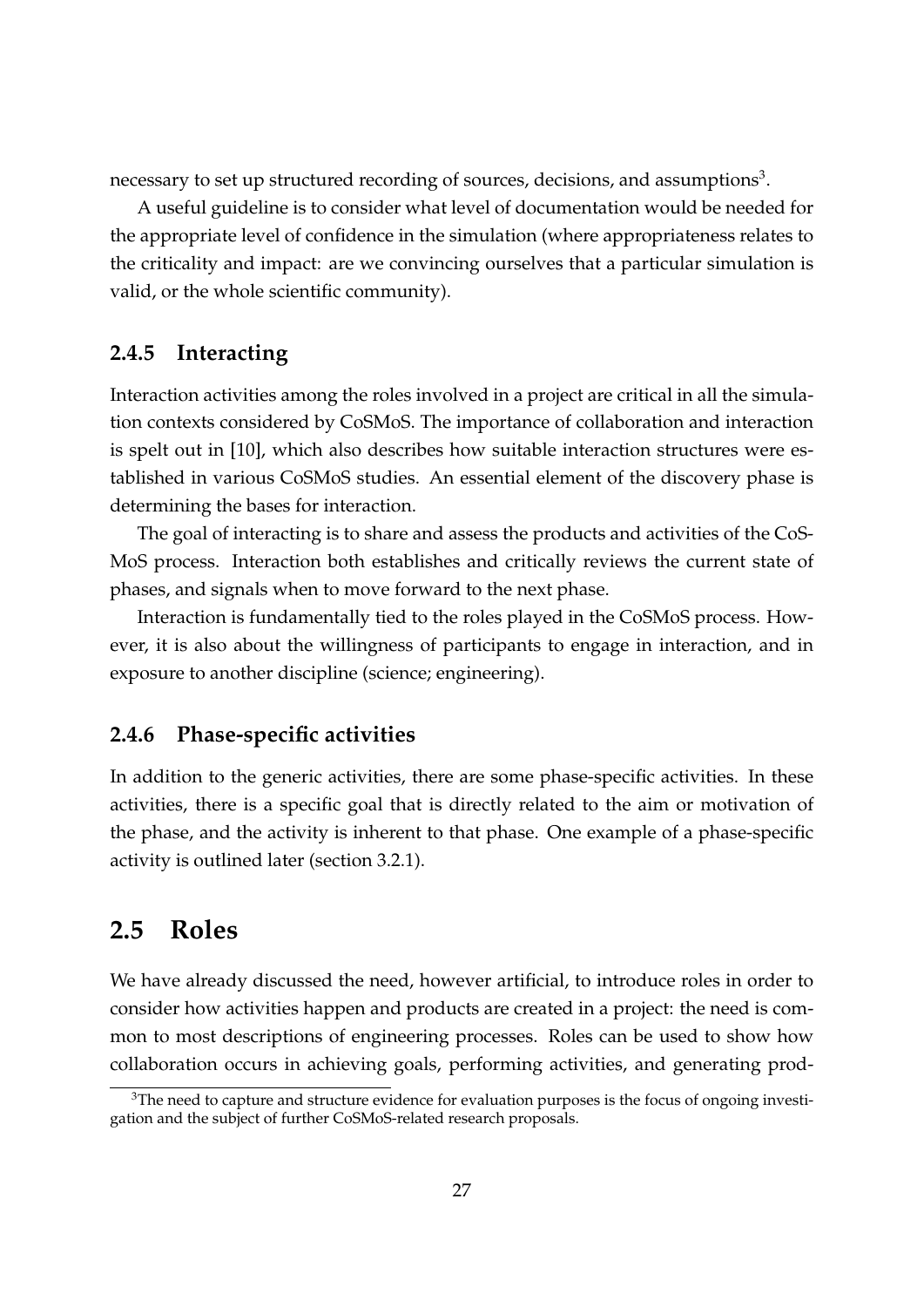ucts. Any number of roles can be involved in an activity. Roles do not necessarily map one-to-one to people.

At this stage, the identification of roles associated with the CoSMoS process is on an at-need basis, and further work is needed on clarifying where roles are really separate or relevant. The following is an incomplete list and discussion of candidate roles.

- Platform Modeller, Platform Implementer (aka Developer): the roles of platform modeller and platform implementer relate directly to the products of the CoS-MoS process; the role of developer relates to the overall engineering in the development phase, the engineering practitioner. Breaking down the developer role will most likely correspond to roles identified in other development processes (for example agile methods such as eXtreme programming, and feature-driven development).
- Domain Modeller: the role that is responsible for the domain model, that is, for determining the understanding of the domain that is needed for the simulation, and for representing that understanding in whatever way is appropriate<sup>4</sup>.
- Documenter: a role with responsibility for the documenting activity, that is, for recording whatever is deemed necessary to the project (as in activity description) at what ever level is deemed appropriate.
- Domain Expert (aka Scientist): the role that "owns" the science, determines the scope of the domain model, and has the ultimate say on whether the simulations do something credible.
- Scientific Researcher: this role relates to the detailed laboratory research that contributes to the domain and results models, and the provision of detailed information and answers to developers; it is a doing, rather than a controlling, role.
- Client: in the same sense as the client who commissions a computer application, this role can determine that a project will start or end. It may be synonymous with the scientist or the supervisor role in some projects
- Supervisor: a role that stands back from the activities of the CoSMoS process, ensuring that the other roles remain focused on the task in hand.

 $4$ There might be multiple domain expert roles within on CoSMoS project – for example where a simulation expresses a layered complex system with different competencies associated to different layers, or where separate domain expertise is needed to model aspects of the environment. In this case, the responsibilities of the different domain modeller roles need careful consideration and delimitation.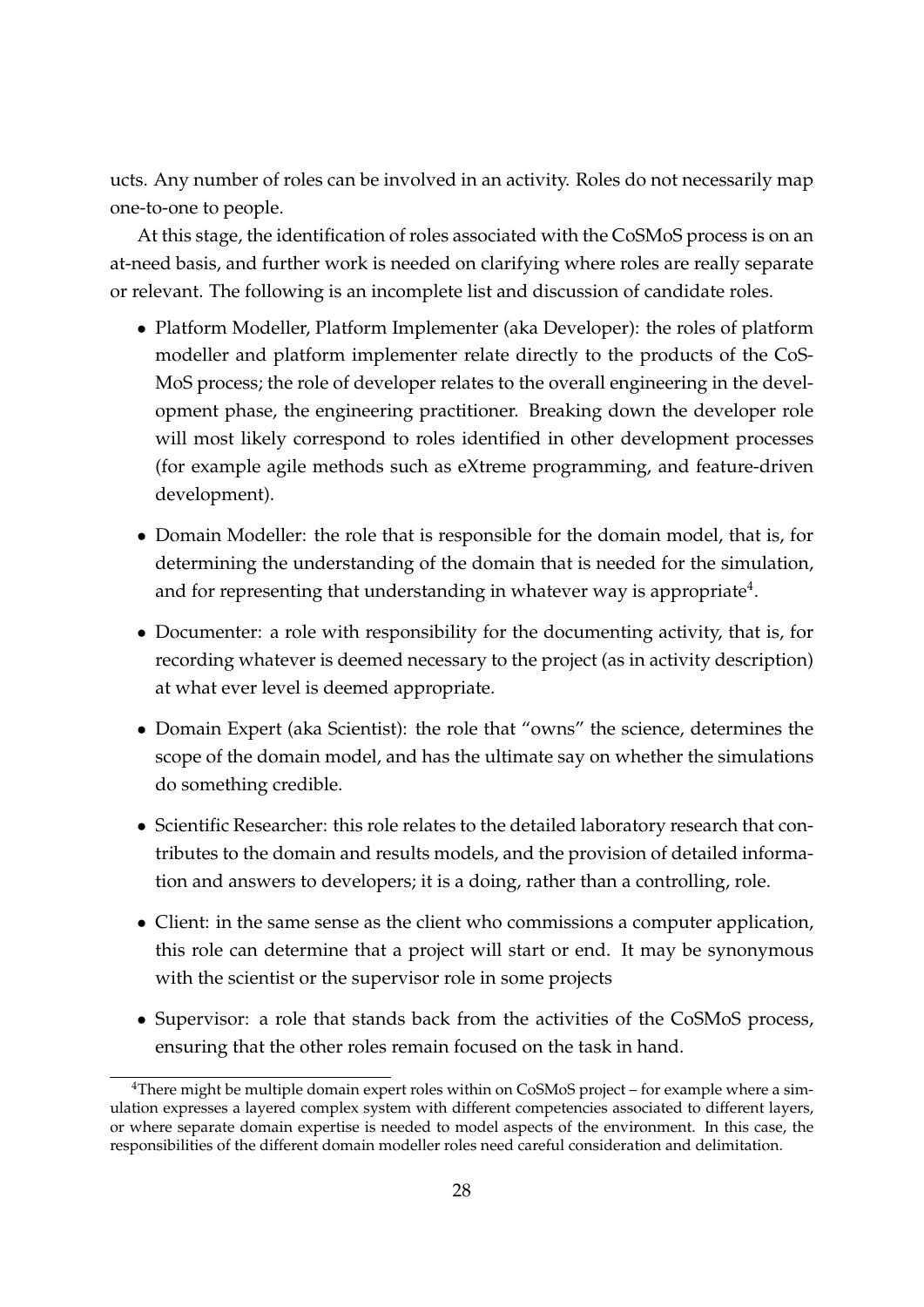# **Chapter 3**

# **Phases and Activities**

This chapter considers how the activities might relate to the phases of the CoSMoS process, highlighting some core aspects in greater detail. The aim is to give examples of how phases and activities come together to produce and maintain products, rather than to do an exhaustive cross-correlation. The rationale for this approach is firstly readability, but secondly because the CoSMoS project is ongoing, and because the range of possible applications is potentially unlimited. This means that it does not make sense to try to identify all possible routes through the process.

The chapter is structured by the three phases; within each phase, some of the core activities are identified for consideration. The level of detail and coverage is variable, for the reasons noted above. Under the development phase, a phase-specific activity is included, as an example of this concept.

### **3.1 Discovery Phase**

In this phase the Scoping, Modelling and Documenting activities are chosen for inclusion.

#### **3.1.1 Activity: Scoping**

Discovery scoping establishes the purpose and desired outputs of the scientific aspects of the research we are undertaking. Essentially we are scoping the research to be carried out. This involves identifying what we are going to do, why we are doing this, and who we are going to work with. Additionally, we establish what are the precise questions being asked of the domain of interest. As the various products are con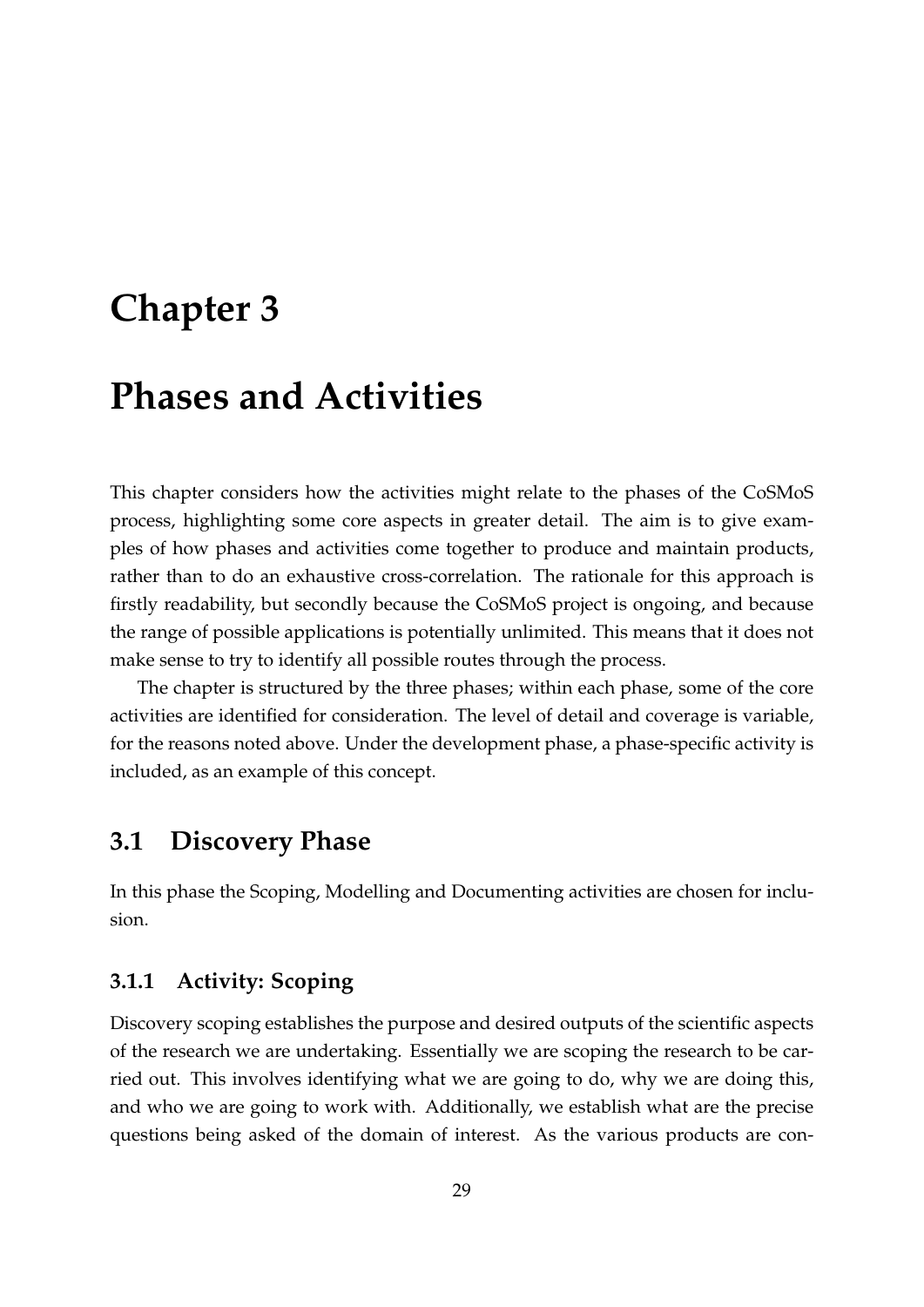structed our understanding of the domain improves and questions we wish to ask of it are elaborated. This activity captures the details of the scientific questions to be asked by updating the research context product.

Candidate roles that might be involved in this activity are the *client*, *domain expert*, *domain modeller* and *supervisor*.

Typical discovery scoping would involve:

- **Goal identification** : explicitly stating what the over-riding goal of the research is. It is probable that specific research questions may not be apparent in the early stages, so the goal may be a high-level statement of the sort of outputs that are desired. The goal should satisfy both the client (it is a sensible and useful piece of scientific research) and the supervisor (it is an achievable piece of work to be modelled and simulated).
- **Domain of interest identification** : establish what is/are the system/s that will be the subject of the research. The domain (along with the domain expert role) will be the source of input and inspiration for the scientific research to be carried out. In many cases the domain is easily identified, however, in other cases an investigation into different possible domains may be needed before a suitable domain is identified. This choice of domain may be affected by the goal of the research and/or the people fulfilling the different roles: choice of domain might well be biased by the client and supervisor's knowledge (or lack thereof).
- **Criticality of the project** : what is the impact of the work, what is its feasibility and its achievability? This might involve deciding the level of argumentation required, and if so what type of argument this should be. In many cases an argument regarding technical and scientific work is either left implicit or constructed *ad hoc* for research reports/publication. In some cases, the argument needs to be made explicit. We need to establish the need for such argumentation as early as possible in the work so that the required evidence can be captured and structured during all subsequent activities<sup>1</sup>.

We also need to identify to what level of detail we are going to examine the domain. An identified goal should give us insight into the level of abstraction and granularity we are going to model and simulate the domain. This level of abstraction might include the (agent) granularity of the modelling/simulation. Are

<sup>&</sup>lt;sup>1</sup>It is possible that the initial arguments would have to be refactored or revised as the simulation developed, and as understanding develops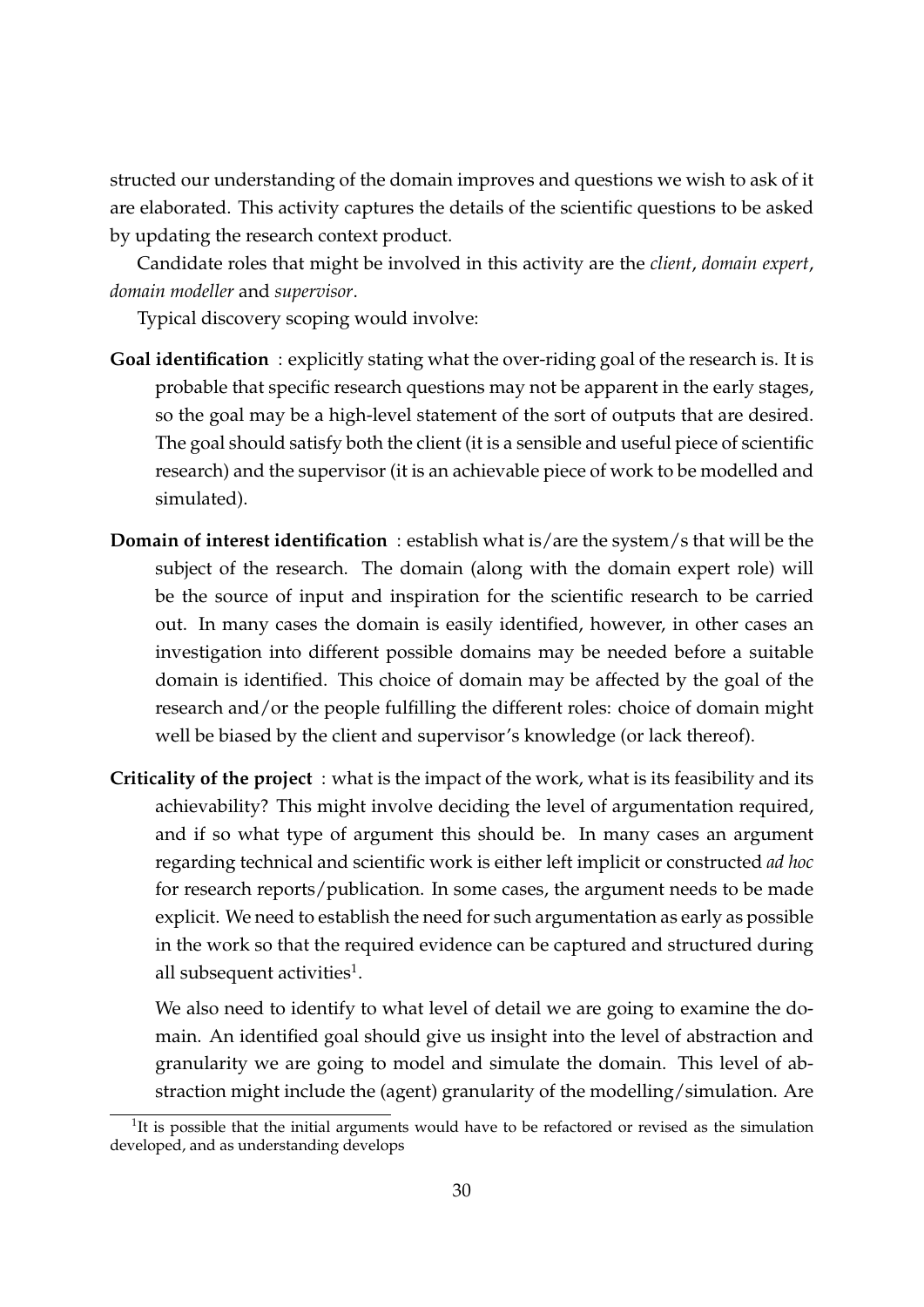we interested in generic properties or do we need detailed representations of domain concepts? This is often determined by the time and cost available to the CoSMoS project.

- **Establish desired domain properties** : identify the desired properties of the domain model that we wish to capture in the simulation platform. In addition, identify how they could be measured in a scientific context, e.g. is any emergent property recognised or measured; qualitative vs quantitative measurements.
- **Establish limitations** : what are the limitations that the domain imposes on a simulation platform? Typically this would include any scaling requirements of a simulation in order to be useful from a scientific point of view. For example this would consider the minimum numbers of agents that are needed.
- **Identify success criteria** : based on the scientific basis of the CoSMoS project, success criteria can be identified that state what a successful project would achieve. These criteria can be used when evaluating the work, and relate to the successful generation of new knowledge from the simulation, or meeting a particular specification.

#### **3.1.2 Activity: Modelling**

In the discovery phase, the main modelling activity relates to the construction of the domain model product, a representation of domain understanding. The roles involved in domain modelling are the domain modeller and domain expert.

There are many elements to the activity of domain modelling, which can include:

**Acquiring domain background knowledge** : before constructing the domain model, the domain modeller may need to acquire a level of background knowledge to enable them to better appreciate the domain to be modelled and hence choose an appropriate modelling approach. Typically a domain expert will be able to provide the domain modeller with access to suitable domain knowledge in the form of verbal communication, text-books, manuals, research articles, etc. The level of background knowledge that will be required should become apparent through domain modeller and domain expert interaction. Much of the background knowledge will not form part of any domain model product, but simply enables the model construction to take place. The domain modeller should document domain background as they see fit.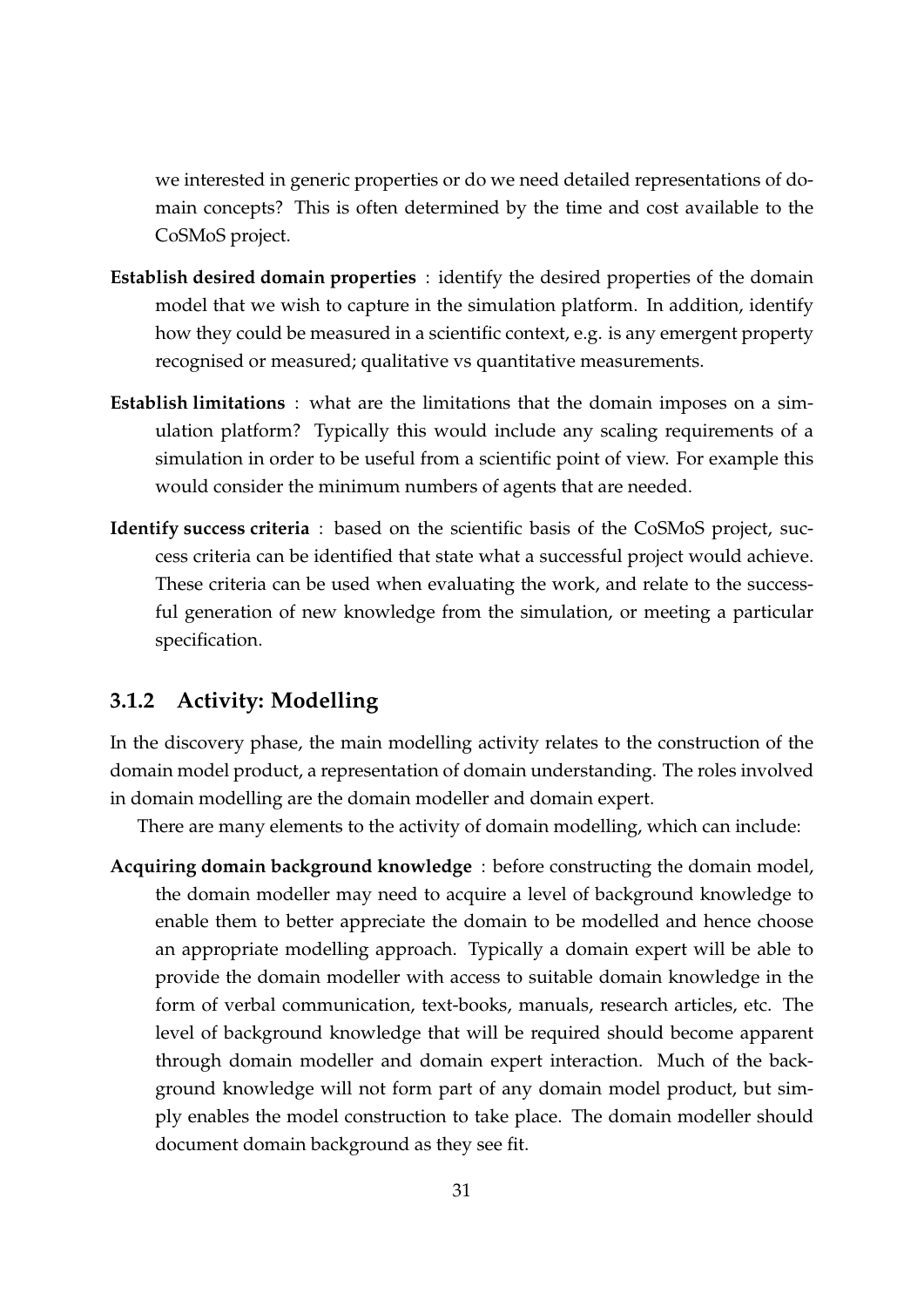The domain expert (the scientist advising the project) must also get used to the level and type of detail that is required for the construction of the simulation platform. There is often a large amount of knowledge about a domain that is not relevant to the required domain model, but where knowledge is relevant, the domain expert needs to present this knowledge in a form accessible to the domain modeller.

- **Identify domain modelling tools** : the domain model product is more often than not an explicit model, hence a decision should be made to how the domain model is going to be captured. Domain modelling tools can take any suitable form (determined by the domain modeller, as appropriate to the goal of a CoSMoS project). In the simplest form this may be textual descriptions or tabulations, or may be a structured modelling language such as a variant of existing modelling approaches such as UML, SBML.
- **Establish domain behaviours** : given the scientific goal, the system-wide behaviours of the domain need to be established. These are often considered as the emergent behaviours of the domain. They establish a focus for the domain model product and provide a reference point for comparing future simulation outputs. Once the domain behaviours are identified, their hypothesised relationship to the domain elements should be established.
- **Establish domain elements** : Domain behaviours are generated by domain elements: for example populations of agents (physical, chemical, biological, social) that interact with each other and the environment in which they exist. Essential to domain modelling is identifying what these agents are, what their environment is, and how agents interact with each other and with their environment. The categorisation of domain elements into agent or environment will often depend on how we are viewing the system.
- **Simulation prototyping** : elucidate domain understanding using simple prototype simulations. Prototyping activities support the "thinking-through" of elements of the domain model.

#### **3.1.3 Activity: Documenting**

Documenting is an essential part of the research context product. Documenting involves capturing decision that have been made that complement any explicit model.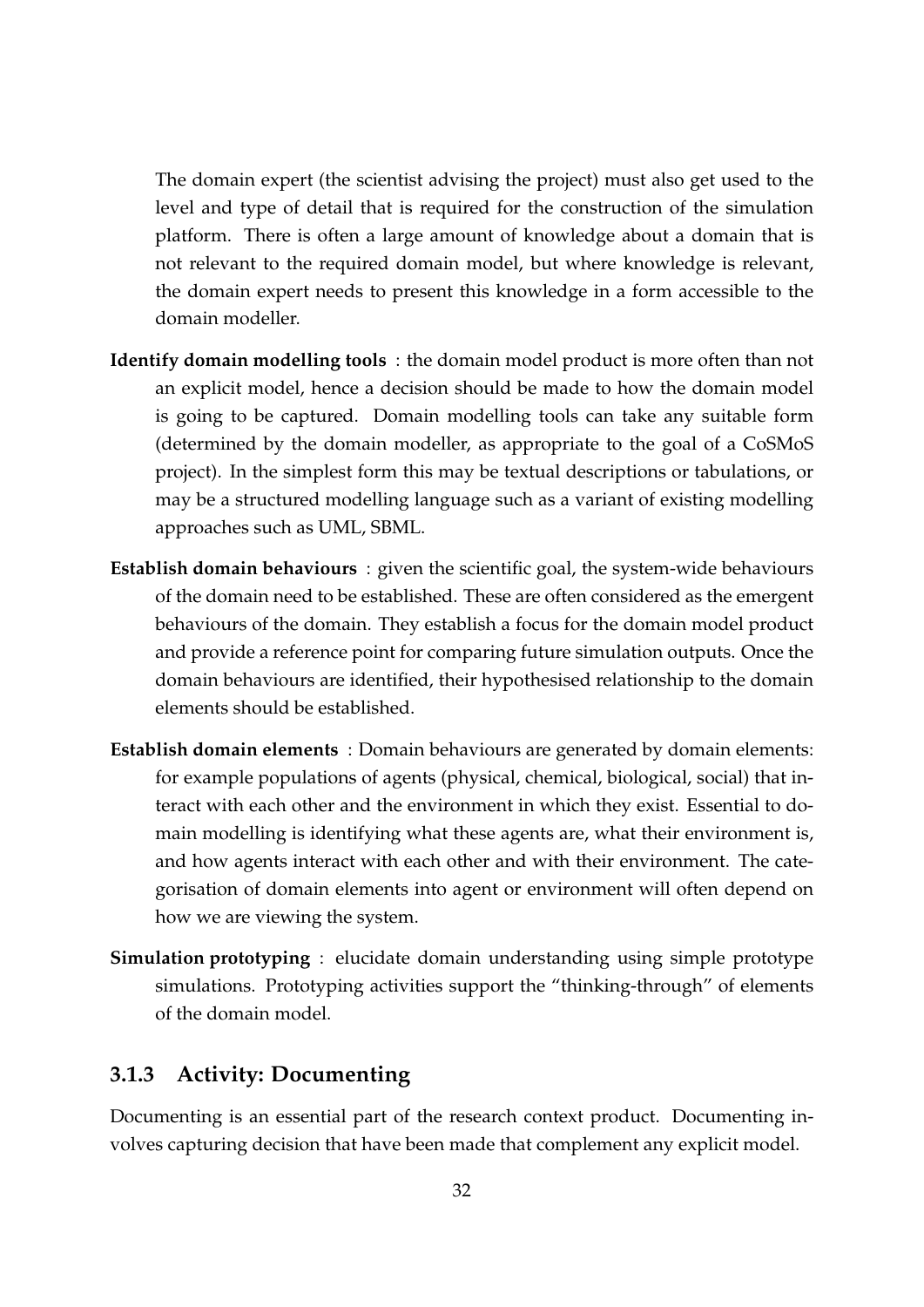A useful idiom in documenting is to construct a structured argument for the research concurrently with other activities. A *documenter* role could coordinate the documenting activity, interacting with various other roles that will depend on what is being documented.

Typical elements of the discovery documenting activity would include:

- **State research questions** : explicitly state any scientific research questions and hypotheses. These questions must have a suitable representation in the domain model product so that the simulation platform upon which this is based is able to address these questions.
- **Document assumptions** : inherent in the process of modelling, assumptions are made. The capture and documentation of assumptions and decisions is discussed further in [1, 12]. Assumptions are essential to understanding a model (and subsequent simulation) in the context of the wider domain that is being represented. Incorrect or bad assumptions can render results meaningless. By documenting assumptions they are accessible when considering the wider context of the work and point to places where models should be altered. Whilst many assumptions are implicitly made and will be missed, the assumptions being made during each modelling decision should be considered. (These assumptions can feed directly into a structured argument in the research context product.)
- **State Argument Claim** : establish and state the central claim of any argument being constructed. The claim is the thing believed to be true, which will be supported by evidence to be collected throughout the activity.
- **Tool identification** : any structured argument should be express in a structured way, therefore suitable tools and techniques need to be identified.
- **Evidence gathering** : evidence should be gathered to support any argument claims. This will involve continually evaluating other on-going activities for relevant details to the argument being constructed. Once collected, evidence can be populated into the structured argument.

# **3.2 Development Phase**

In this phase, the phase-specific activity of platform implementation is outlined, followed by consideration of interrelated scoping and interaction activities, then mod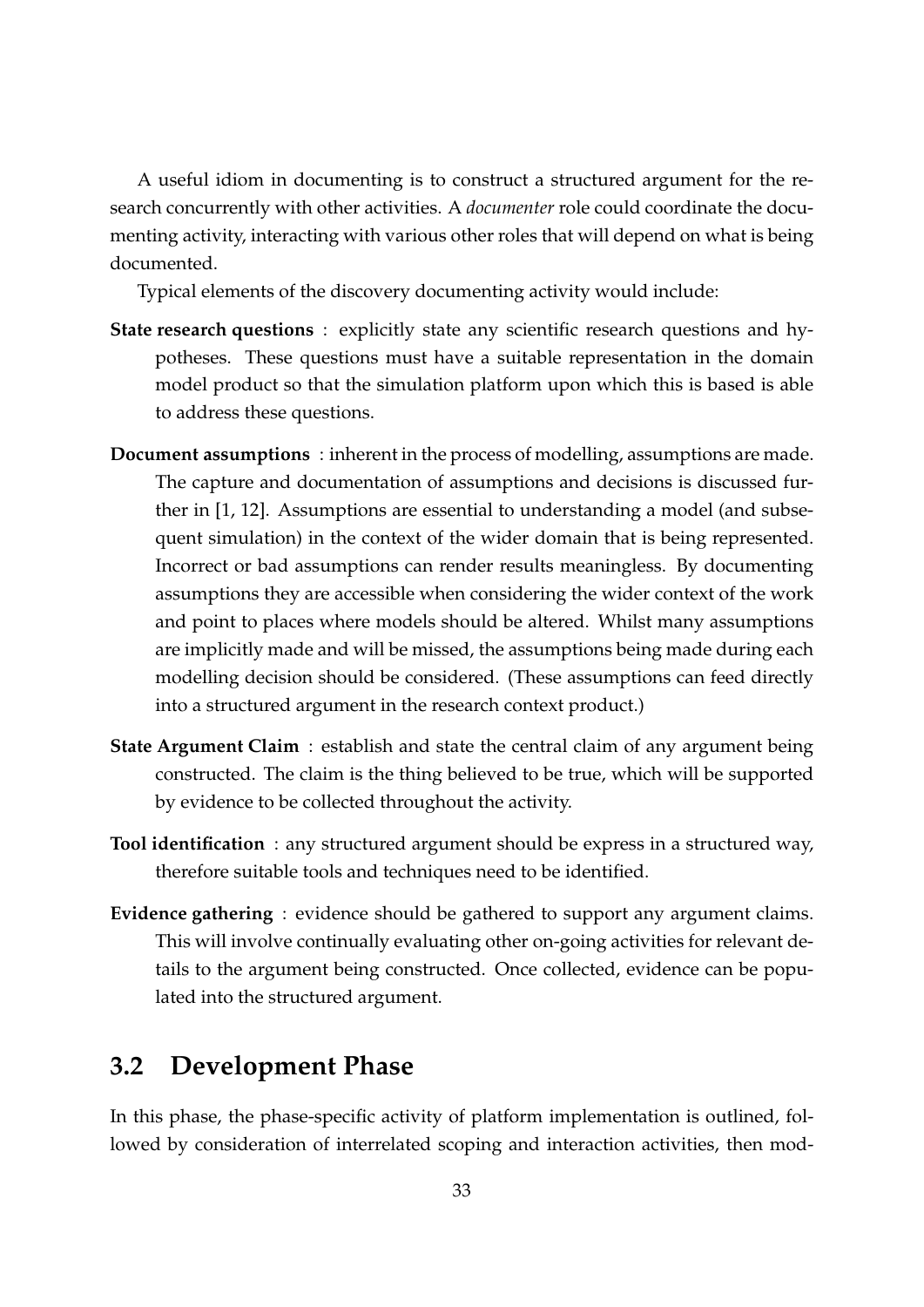elling and experimentation activities.

#### **3.2.1 Platform Implementation: phase specific activity**

This is the phase-specific activity of the development phase. It encompasses the engineering tasks needed to implement the platform model as the simulation platform product. Any suitable software engineering techniques can be used to develop and test the simulation platform, in line with the scoping and modelling activities (below). As noted in relation to this phase, testing in this context relates to verification of the simulation implementation, rather than the scientific evaluation: testing of the simulation-level behaviours is part of the exploration phase.

The platform modeller and platform implementer will interact to perform this activity.

#### **3.2.2 Activity: Scoping and Interacting**

Guided by the domain model and research context products, platform scoping identifies the type of platform that can address the research questions identified in the research context.

Roles involved in scientific scoping are the platform modeller, implementer and the supervisor. Input may also come from the domain modeller. This, in turn, dictates that the scoping activities are closely coupled to the interaction activity in the development phase (as, indeed, it is elsewhere in the CoSMoS process).

Like all scoping activities, platform scoping develops the research context product, and may also call on documentation (role and activity).

The scoping activity in the development phase should address the following tasks:

- **Identify infrastructure domain** : what technologies are going be used to construct the simulation platform product. The infrastructure includes identifying suitable implementation hardware, any programming paradigms (for example object orientation), implementation languages, tool-chains, libraries, etc. Any consequences of these choices on the ability to address the research context should be documented. The chosen infrastructure must be a sensible choice to address the research context of the project.
- **Identify technical limitations** : investigate any general technical limitations of the simulation platform. Given the chosen infrastructure domain, are there limits to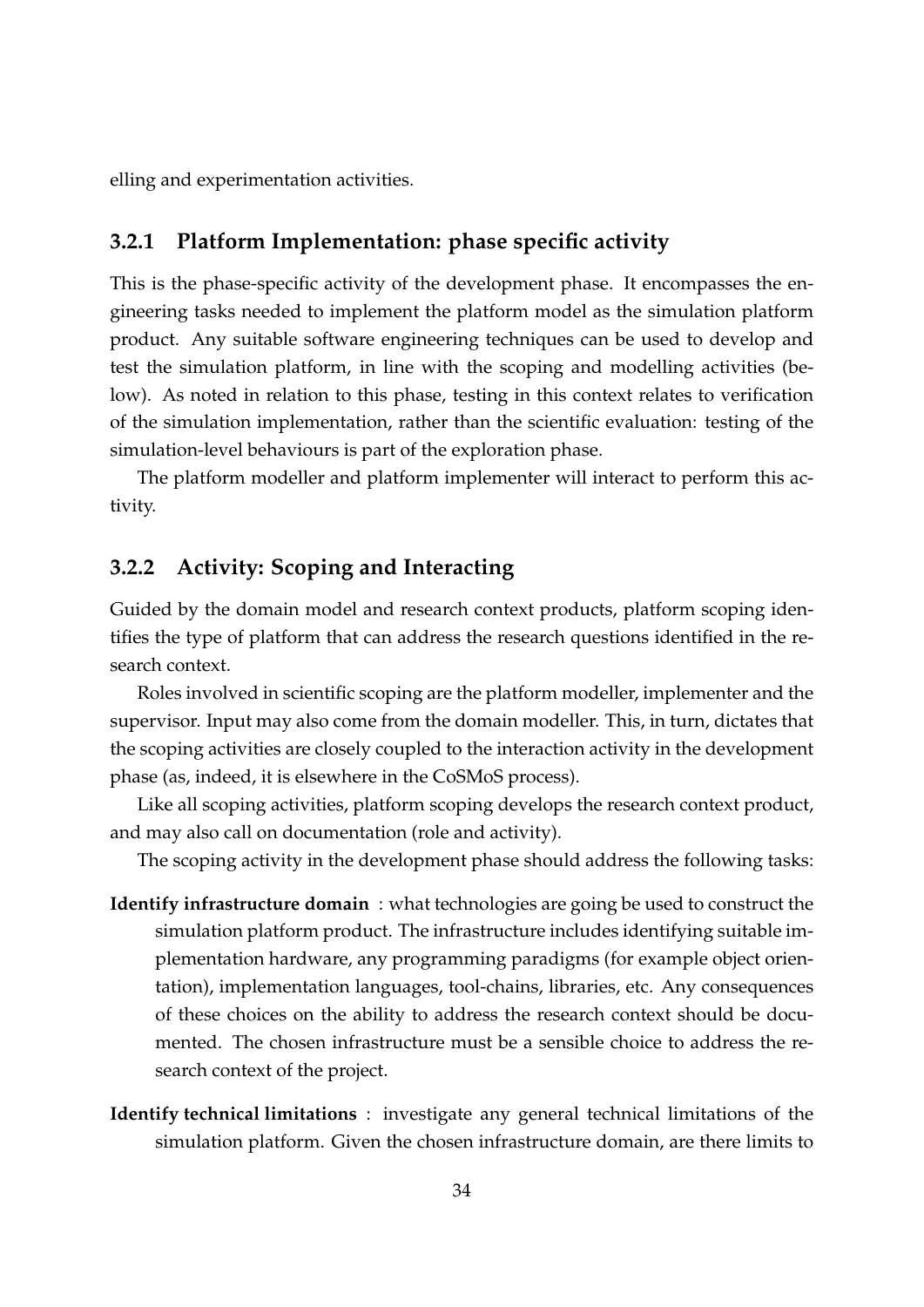the computational abilities of the simulation platform, e.g. realistic numbers of agents/processes/objects. How do these compare with the scientific limitations of the research context?

- **Develop specification/s** : describe what the simulation platform should be able to do. Identify the relevant inputs and outputs of the simulation platform, and how the user is able to interact with the platform. Examples include the type and format of output data required. The specification may be either formally or informally stated depending on the specifics of the project.
- **Identify modelling tools** : what tools will be used to describe the platform model product. The choice may be informed by both the way the domain model is expressed and the infrastructure domain chosen for the simulation platform.

### **3.2.3 Activity: Modelling**

The platform modelling activity of the development phase translates the domain model into a platform model product that can be implemented to produce a simulation platform. This translation applies an implementation bias (established in platform scoping) to the domain model in order to produce the platform model.

The platform modeller and domain modeller roles interact to perform this activity. Platform modelling will involve some of the following tasks:

- **Map domain elements** : map each element of the domain model into the platform model. This may be a simple one-to-one mapping, but does not have to be. The chosen implementation technologies will affect this mapping
- **Remove domain behaviours** : an important step is to ensure that we do not explicitly encode the domain behaviours that we wish to emerge from the simulation platform. These emergent behaviours should be part of the domain model, but must be removed from the platform model. Platform model elements should be identified as either agents or environment.
- **Add instrumentation** : augment the model with elements to fulfil any specification requirements to visualise and interact with the simulation platform. Typically this activity requires design of how data is input to and output by the simulation, and how the user can interact with the simulation, e.g. a GUI.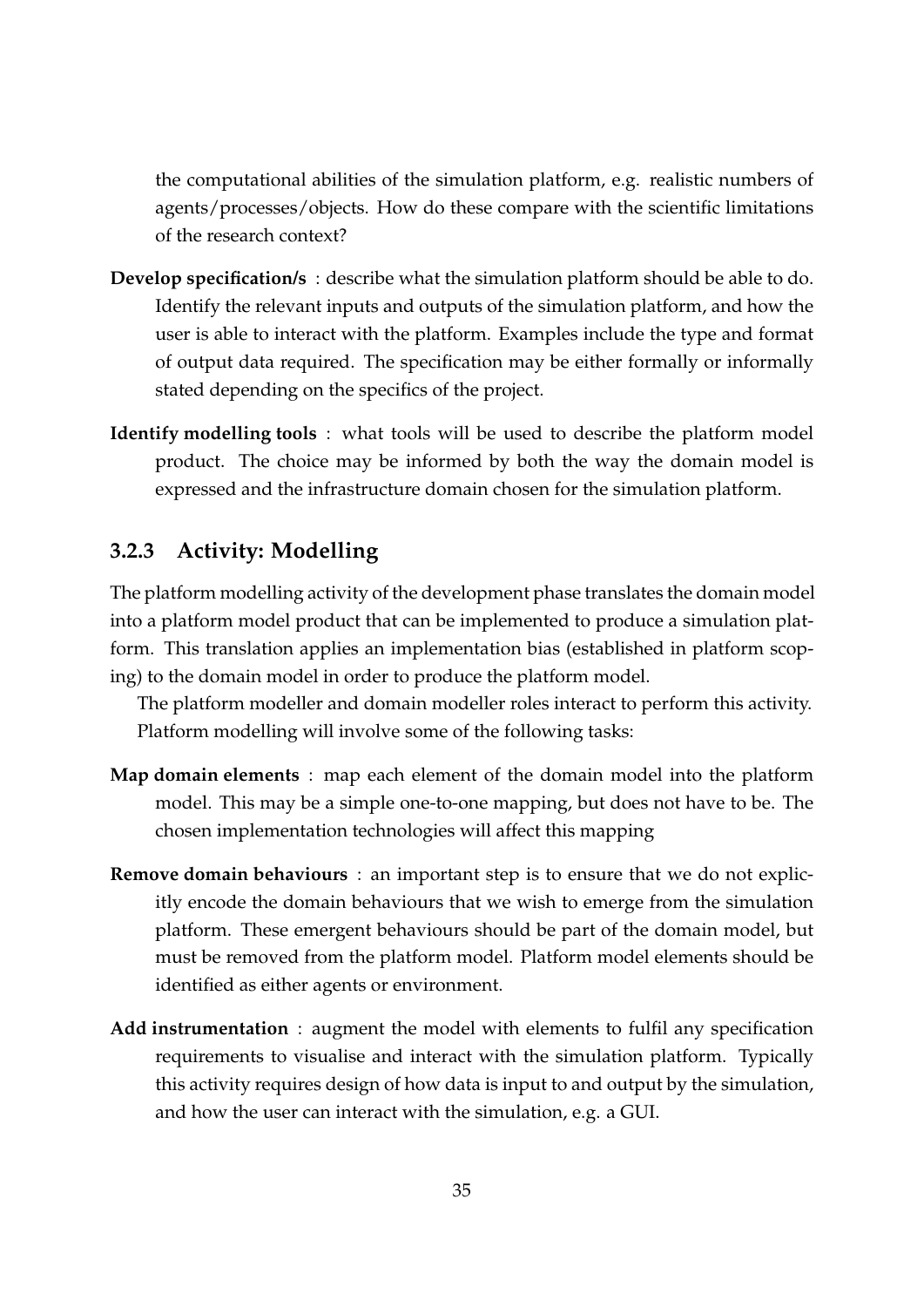**Identify assumptions** : document any assumptions made when constructing the platform model. Many of these will relate to how closely the domain model elements match the platform model elements, and whether any other additions affect the underlying domain elements and hence the scientific outputs of the simulation platform.

#### **3.2.4 Activity: Experimenting (for calibration)**

Platform calibration is an experimentation activity that establishes the relationship between the simulation platform and the domain model it implements. It naturally follows the engineering testing of the platform. The goal of the activity is to understand the link between the simulation outputs and the domain under study, so that simulation instances can be used for scientifically-relevant experimentation in the exploration phase.

Calibration is achieved via a series of experiments with the simulation platform that map known domain behaviours and variables in order to work out the relationship between the variables of the simulator and the variables observed in the domain.

Calibration should be performed by the platform implementer and domain expert. In this respect, it differs (fundamentally) from the verification-related activities of the development phase (above).

Calibration performs the same experimental loop as conventional experimentation activities, concentrating on two main tasks:

- **Visual calibration** : develop a sensible base-line for the simulator that produces desired domain behaviours that the domain expert is happy with, using variables whose relationship to the underlying domain is understood.
- **Sensitivity analysis** : a fuller exploration of the simulation platform's variables and behaviours.

### **3.3 Exploration Phase**

The exploration phase does not currently report any specific activities. In CoSMoS, we are exploring how experimentation takes place with a simulation platform, how the platform evolves to support new experiments, and how the whole experimentation activity relates to the products and phases outlined here. Read et al [14] address the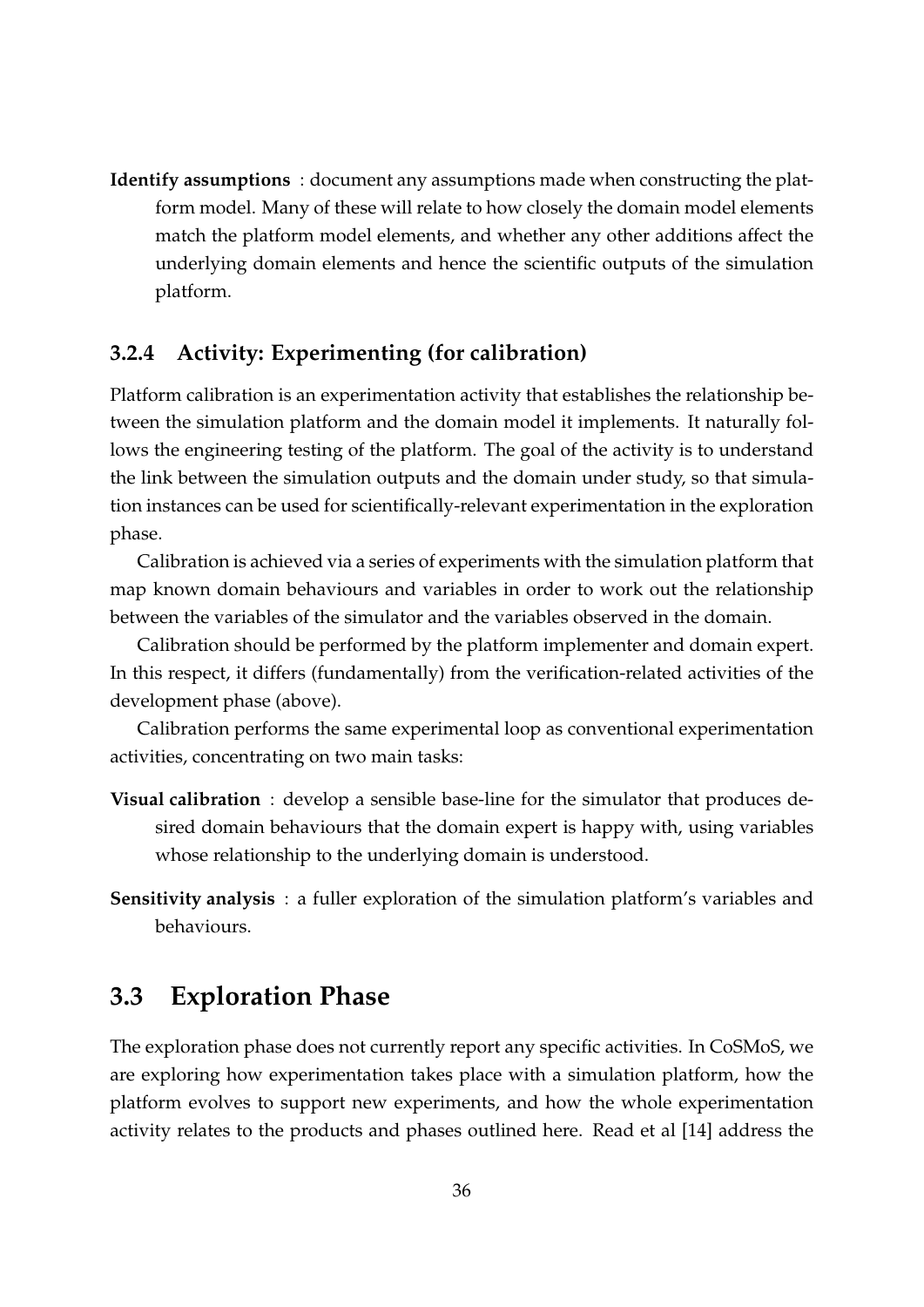problem of hypothesis derivation, for example, whilst [4] considers experimentation activities related to parameter setting.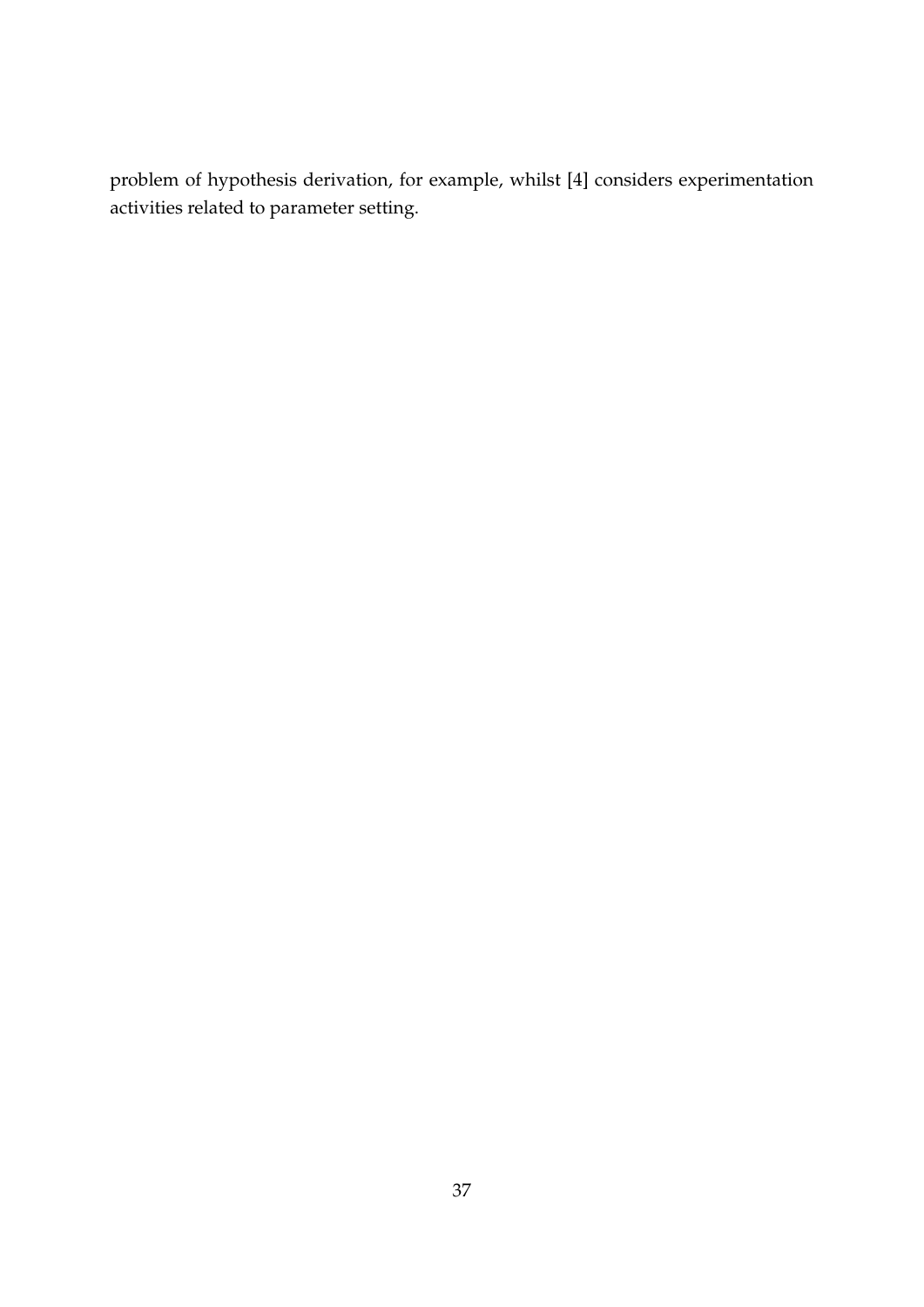# **Chapter 4**

# **Concluding comments**

The CoSMoS project is ongoing, so this document represents the state of the CoSMoS process in March 2010. As indicated in the text, there are a number of published papers that express parts of the process, the philosophy and motivation of the CoSMoS process. This technical report pulls together the existing work, defines terminology, and outlines the concepts of the process.

Further work, and potential further technical reports, include:

- 1. Completion of the definition of process concepts (including the addition of more optional concepts);
- 2. Recording and publishing CoSMoS patterns: these relate to all phases and activities;
- 3. Summarising the examples and case studies that have given rise to, or are using, the CoSMoS process, and using this summary to extend the coverage of how CoSMoS can be used (chapter 3).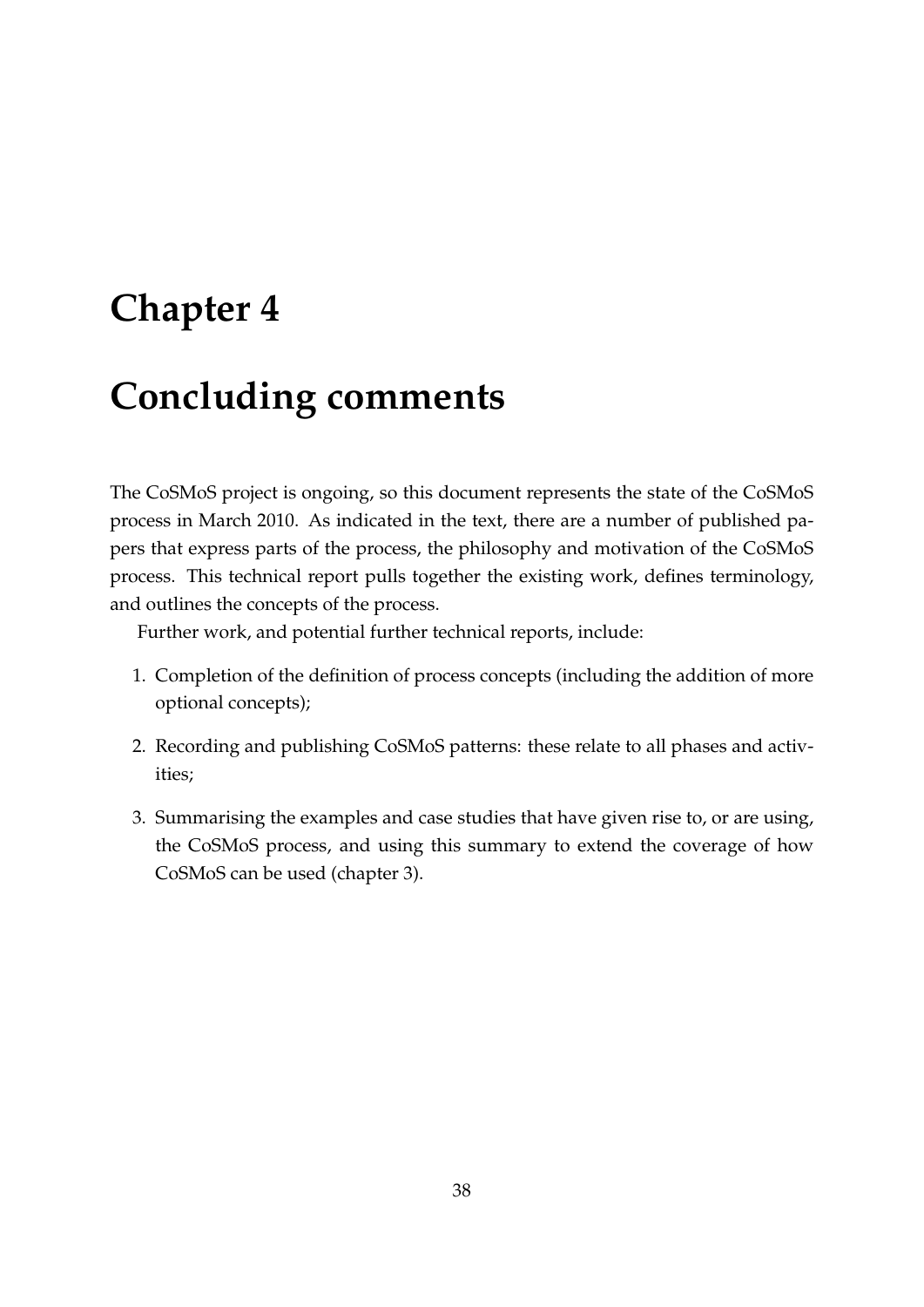# **References**

- [1] P. S. Andrews, F. Polack, A. T. Sampson, J. Timmis, L. Scott, and M. Coles. Simulating biology: towards understanding what the simulation shows. In *1st Workshop on Complex Systems Modelling and Simulation*, pages 93–123. Luniver Press, 2008.
- [2] M. Calder, S. Gilmore, J. Hillston, and V. Vyshemirsky. Formal methods for biochemical signalling pathways. In *Formal Methods: State of the Art and New Directions*. Springer, 2008.
- [3] S. Efroni, D. Harel, and I. R. Cohen. Emergent dynamics of thymocyte development and lineage determination. *PLoS Computational Biology*, 3(1):0127–0135, 2007.
- [4] P. Garnett, S. Stepney, and O. Leyser. Towards an executable model of auxin transport canalisation. In *1st Workshop on Complex Systems Modelling and Simulation*, pages 63–92. Luniver Press, 2008.
- [5] P. Humphreys. *Extending Ourselves: Computational Science, Empiricism, and Scientific Method*. Oxford University Press, New York, 2004.
- [6] M. Jackson. *Software requirements & specifications: a lexicon of practice, principles and prejudices*. ACM Press/Addison-Wesley Publishing, 1995.
- [7] Philippe Kruchten. *The Rational Unified Process: An Introduction, 2nd Edition*. Addison-Wesley, 2000.
- [8] M. Mokhtar, R. Bi, J. Timmis, and A. M. Tyrrell. A modified dendritic cell algorithm for on-line error detection in robotic systems. In *IEEE Congress on Evolutionary Computation (CEC 2009)*, pages 2055–2062. IEEE Press, 2009.
- [9] N. D. Owens, J. Timmis, A. J. Greensted, and A. M. Tyrrell. On immune inspired homeostasis for electronic systems. In *6th International Conference on Artificial Immune Systems (ICARIS)*, volume 4628 of *LNCS*, pages 216–227. Springer, 2007.